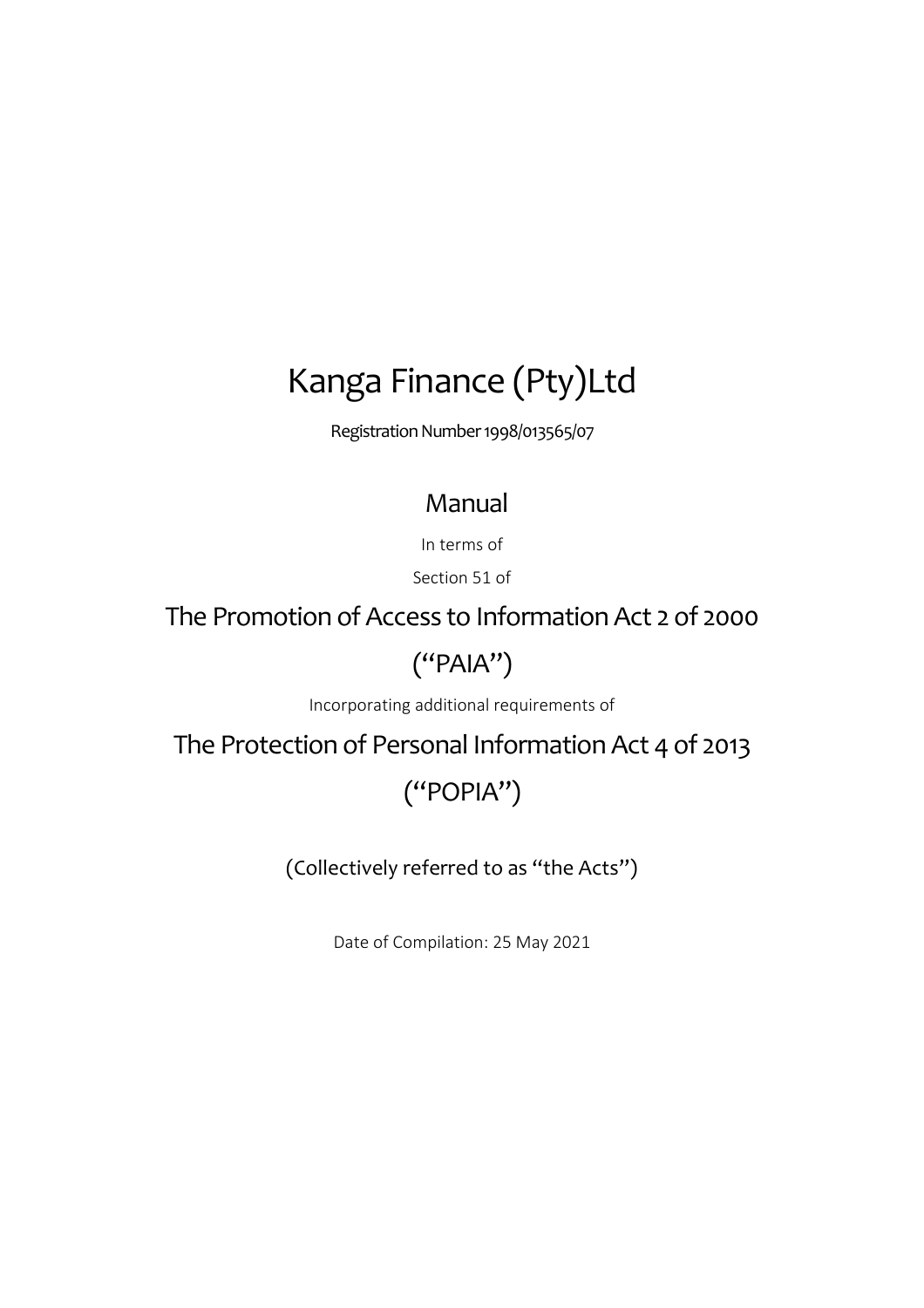# Table of Contents

| 1. |                                                                                                  |
|----|--------------------------------------------------------------------------------------------------|
| 2. |                                                                                                  |
| 3. |                                                                                                  |
| 4. |                                                                                                  |
| 5. |                                                                                                  |
| 6. |                                                                                                  |
| 7. |                                                                                                  |
| 8. |                                                                                                  |
| 9. |                                                                                                  |
|    |                                                                                                  |
|    | How we implement, monitor and maintain our Compliance Framework 10<br>10.1                       |
|    |                                                                                                  |
|    |                                                                                                  |
|    |                                                                                                  |
|    | 14. Internal Measures for the Processing of Requests for Information and/or Access thereto<br>12 |
|    |                                                                                                  |
|    |                                                                                                  |
|    |                                                                                                  |
|    |                                                                                                  |
|    |                                                                                                  |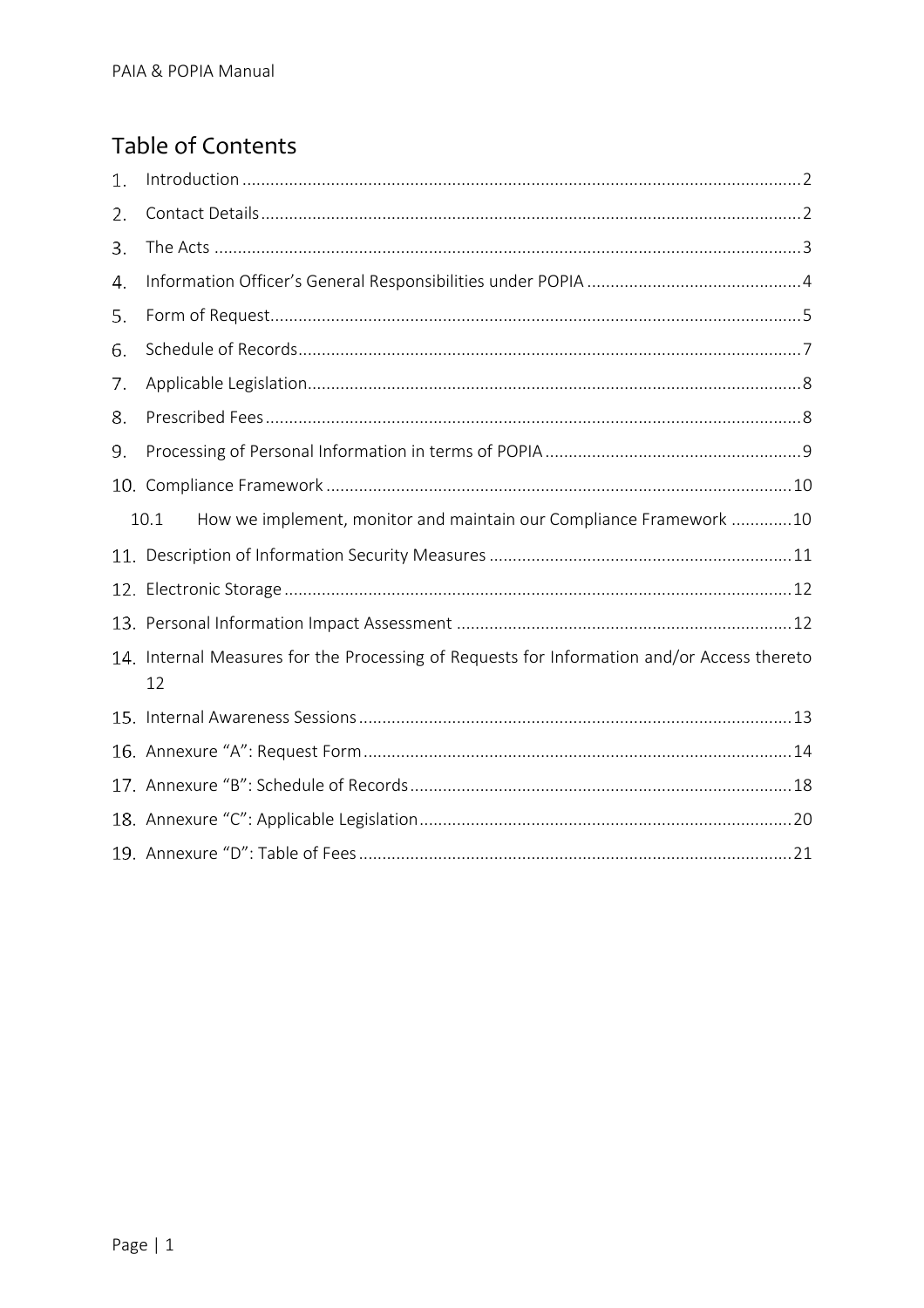## <span id="page-2-0"></span>1. Introduction

Kanga Finance (Pty) Ltd (herein after referred to as "the Company" and/or "Kanga") is a private company and conducts business as a lender by assisting individuals with developmental credit across South Africa.

Copies of this manual are available for inspection, free of charge, at the registered offices of the Company or from the website of the Company.

## <span id="page-2-1"></span>2. Contact Details

(As required in terms of Section 51(1)(a) of PAIA)

| Directors:                  | Suzaan Loots<br>Tsaliko Leah Ntoampe<br>Ashvan Sewpaul<br>Rinesh Singh |
|-----------------------------|------------------------------------------------------------------------|
| Managing Director:          | Willem Gerhardus Maree<br>WMaree@kanga.co.za                           |
|                             |                                                                        |
| Information Officer:        | Willem Gerhardus Maree<br>WMaree@kanga.co.za                           |
| Deputy Information Officer: | Ashvan Sewpaul<br>asewpaul@kanga.co.za                                 |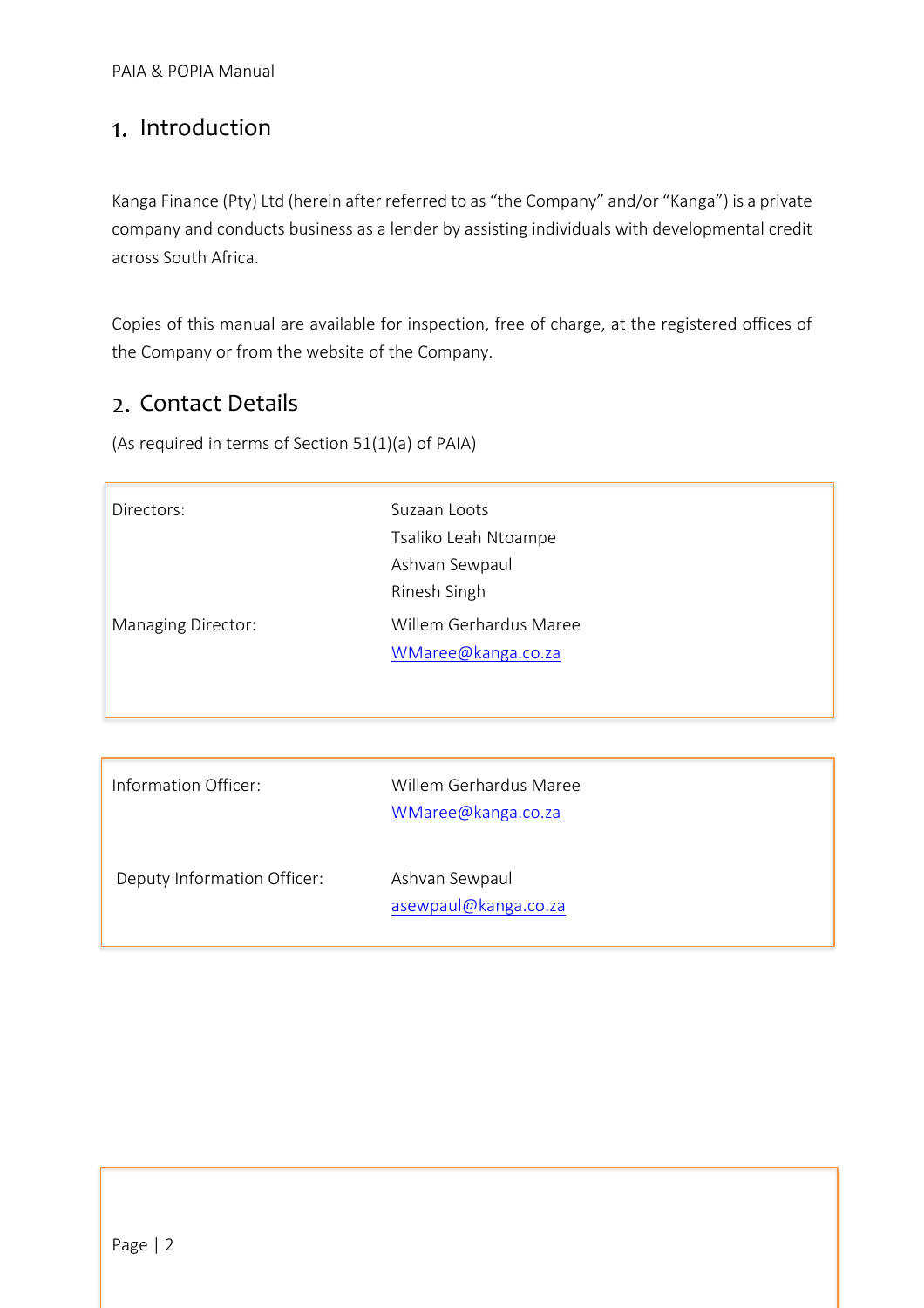| Postal Address:                  | P O Box 3297                |
|----------------------------------|-----------------------------|
|                                  | Durban                      |
|                                  | Kwa-Zulu Natal              |
|                                  | 4000                        |
|                                  |                             |
| Physical and registered Address: | 2nd Floor, Durban Bay House |
|                                  | 333 Anton Lembede Street    |
|                                  | Durban                      |
|                                  | Kwa-Zulu Natal              |
|                                  | 4001                        |
|                                  |                             |
|                                  |                             |
| Telephone Number:                | 031 310 7100                |
| Fax Number:                      | None                        |

| FAX INUITIDEL.              | <b>IVOHE</b>    |
|-----------------------------|-----------------|
| Website:                    | www.kanga.co.za |
| <b>Registration Number:</b> | 1998/013565/07  |

## <span id="page-3-0"></span>3. The acts

(As required in terms of Section 51(1)(b) of PAIA)

PAIA was enacted on 3 February 2000, giving effect to the constitutional right of access to any information held by the state and any information that is held by another person and that is required for the exercise or protection of any rights. Where a request is made in terms of the PAIA, the body to whom the request is made is obliged to release the information, except where PAIA expressly provides that the information may or must not be released. PAIA sets out the requisite procedural issues attached to such request. PAIA is read in conjunction with the Protection of Personal Information Act No. 4 of 2013 ("POPIA").

POPIA was enacted to promote the protection of personal information processed by public and private bodies and introduces minimum conditions for the lawful processing of personal information, an obligation on Information Officers of public and private bodies to designate and delegate any power or duty to Deputy Information Officers, and compulsory requirements for registration of Information Officers with the Information Regulator.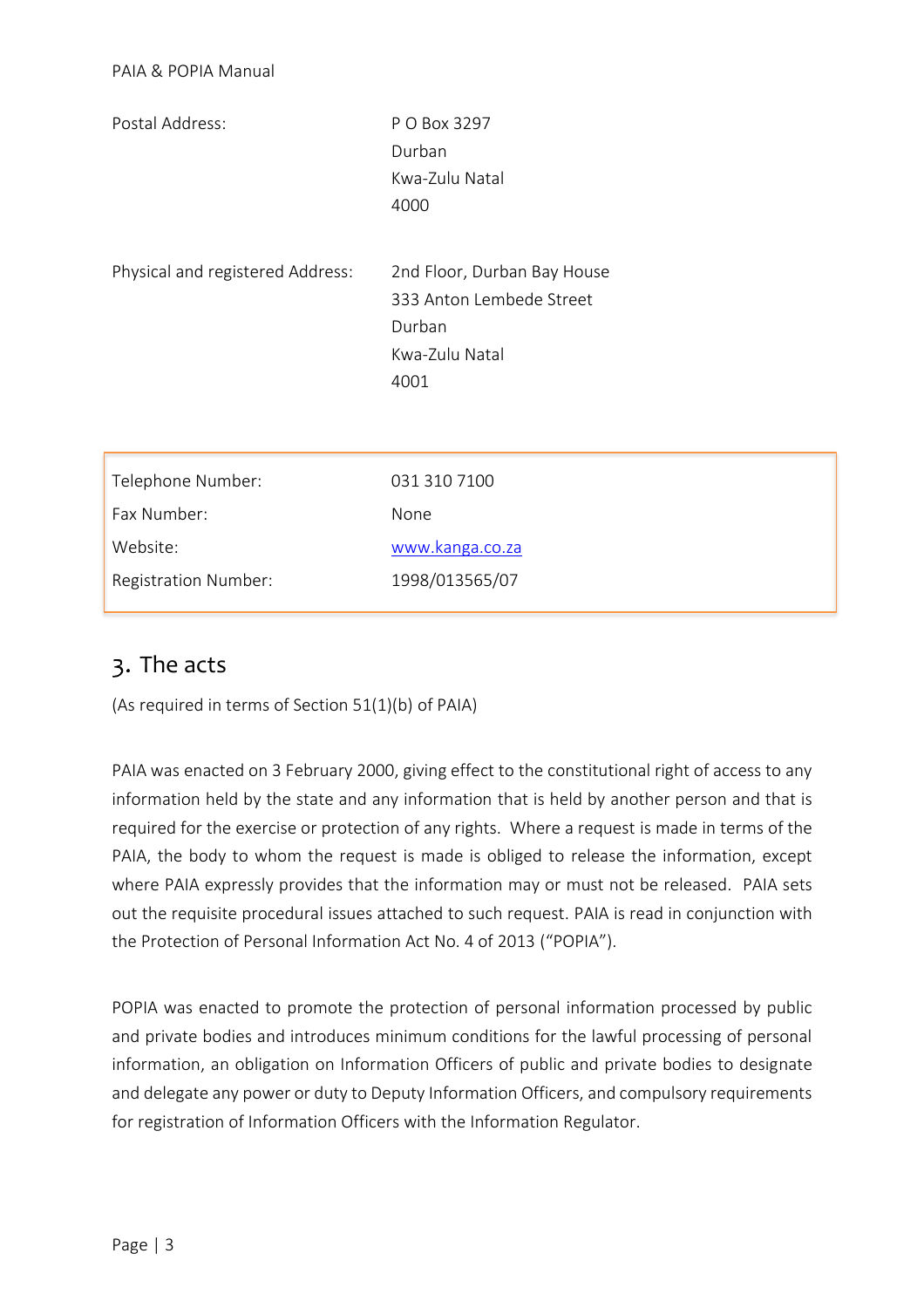PAIA grants a requester access to records of a private body if the record is required for the exercise or protection of any rights. If a public body lodges a request, the public body must be acting in the public interest.

Requests in terms of the Acts shall be made in accordance with the prescribed procedures, at the rates provided in the Acts.

Requesters are referred to the Guide in terms of Section 10 of PAIA which has been compiled by the South African Human Rights Commission, which will contain information for the purposes of exercising Constitutional Rights. The Guide is available from the SAHRC.

The contact details of the Commission are:

| Postal Address:   | Private Bag 2700, Houghton, 2041                    |
|-------------------|-----------------------------------------------------|
| Physical Address: | PAIA Unit – The Research and Development Department |
|                   | Braampark Forum 3                                   |
|                   | 33 Hoofd Street                                     |
|                   | Braamfontein                                        |
| Telephone Number: | 011 877 3600 / 011 484 8300                         |
| Fax Number:       | 011 403 0625 / 011 484 0582                         |
| Website:          | www.sahrc.org.za                                    |
| Email:            | paia@sahrc.org.za                                   |

## <span id="page-4-0"></span>4. Information officer's general responsibilities under POPIA

The Information Officer's general responsibilities are as follows:

- ➢ To encourage and ensure the Company's compliance with POPIA;
- ➢ Dealing with information access requests pursuant to POPIA; and
- ➢ Working with the Information Regulator in relation to investigations conducted n terms of POPIA.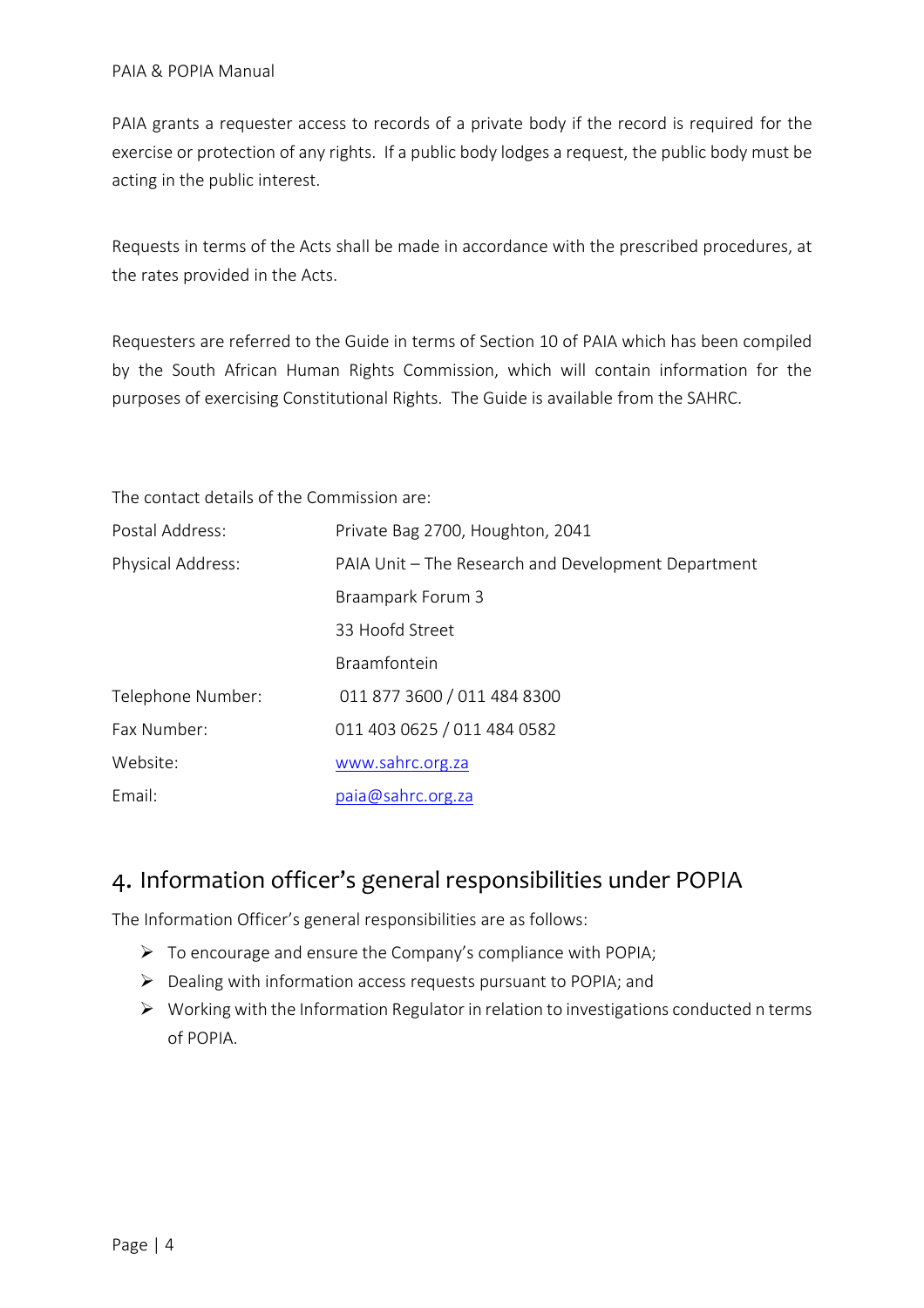## <span id="page-5-0"></span>Form of request

(As required in terms of Section 51(1)(e) of PAIA)

## How to attend to a request

The requested must comply with all the procedural requirements contained in the Act relating to the request for access to a record.

To facilitate the processing of your request, kindly:

- ➢ Use the prescribed form available on the website of the SOUTH AFRICAN HUMAN RIGHTS COMMISSION at [www.sahrc.org.za.](http://www.sahrc.org.za/)
	- o Alternatively, use the form annexed hereto as Annexure "A".
- $\triangleright$  Address your request to the Information Officer.
- $\triangleright$  Provide sufficient details to enable the Company to identify:
	- o The record(s) requested.
	- o The requester (and if an agent is lodging the request, proof of capacity).
	- o The form of access required.
	- o The postal address and/or email of the requested in the Republic.
		- If the requester wishes to be informed of the decision in any manner (in addition to written correspondence via postal address and/or email), the manner and particulars thereof.
	- o The right which the requested is seeking to exercise or protect with an explanation of the reason the record is required to exercise or protect the right.

#### Processing of a request

The Information Officer will process the request and notify the requester, within 30 (thirty) days of its decision whether or not the request has been granted. Should the request be granted, the notice will state the access fees (if any) that are payable and of the different procedures that must be followed until the request is finalised. Should the request be refused, the notice will state adequate reasons for the refusal.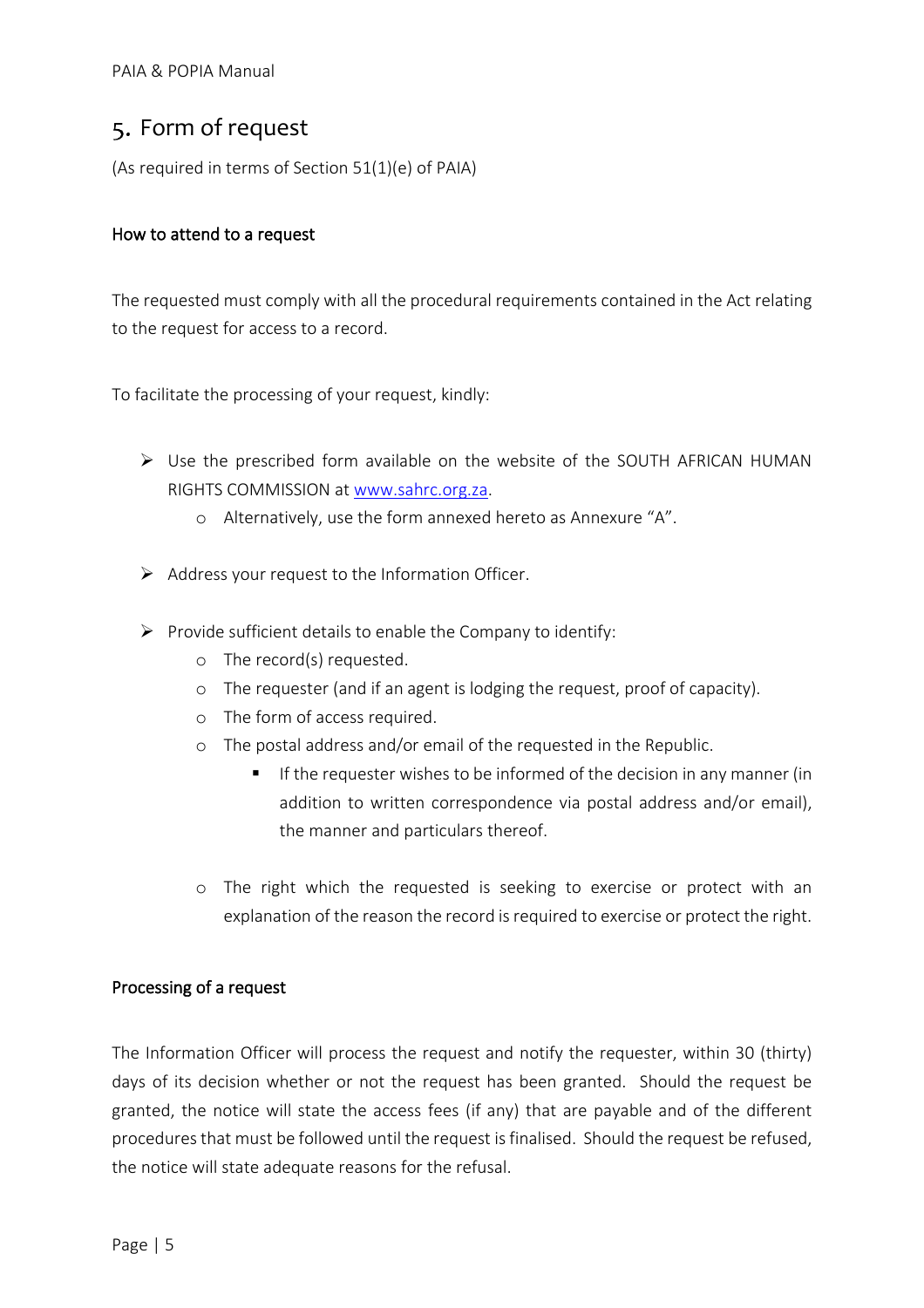If the Company has searched for a record and believe that it either does not exist or cannot be found, the Company will notify the requester by way of an affidavit or affirmation that it is not possible to provide access to the requested record due to its inability to locate it. The Company will also provide the requester with details on the steps that were taken to try to locate the record and will confirm to the requester that, if at a later stage the record is located, the Company will grant the requester access, provided that access is not prohibited in terms of the Acts.

## Grounds of refusal of a request

Access to certain records may be or must be denied as set out in Sections 63 – 69 of PAIA. This includes:

- $\triangleright$  Mandatory protection of privacy of a third party who is a natural person, including a deceased person, where such disclosure of Personal Information would be unreasonable.
- ➢ Mandatory protection of commercial information of a third party, if the records contain:
	- o Trade secrets of that third party.
	- o Financial, commercial, scientific or technical information of the third party, the disclosure of which would likely cause harm to the financial or commercial interests of that third party.
	- o Information disclosed in confidence by a third party to the Company, the disclosure of which could put that third party at a disadvantage in contractual or other negotiations or prejudice the third party in commercial competition.
- $\triangleright$  Mandatory protection of certain confidential information of a third party if it is protected in terms of any agreement.
- ➢ Mandatory protection of safety of individuals and protection of property.
- $\triangleright$  Mandatory protection of records privileged from production in legal proceedings.
- $\triangleright$  Protection of the commercial information of a private body, which may include:
	- o trade secrets.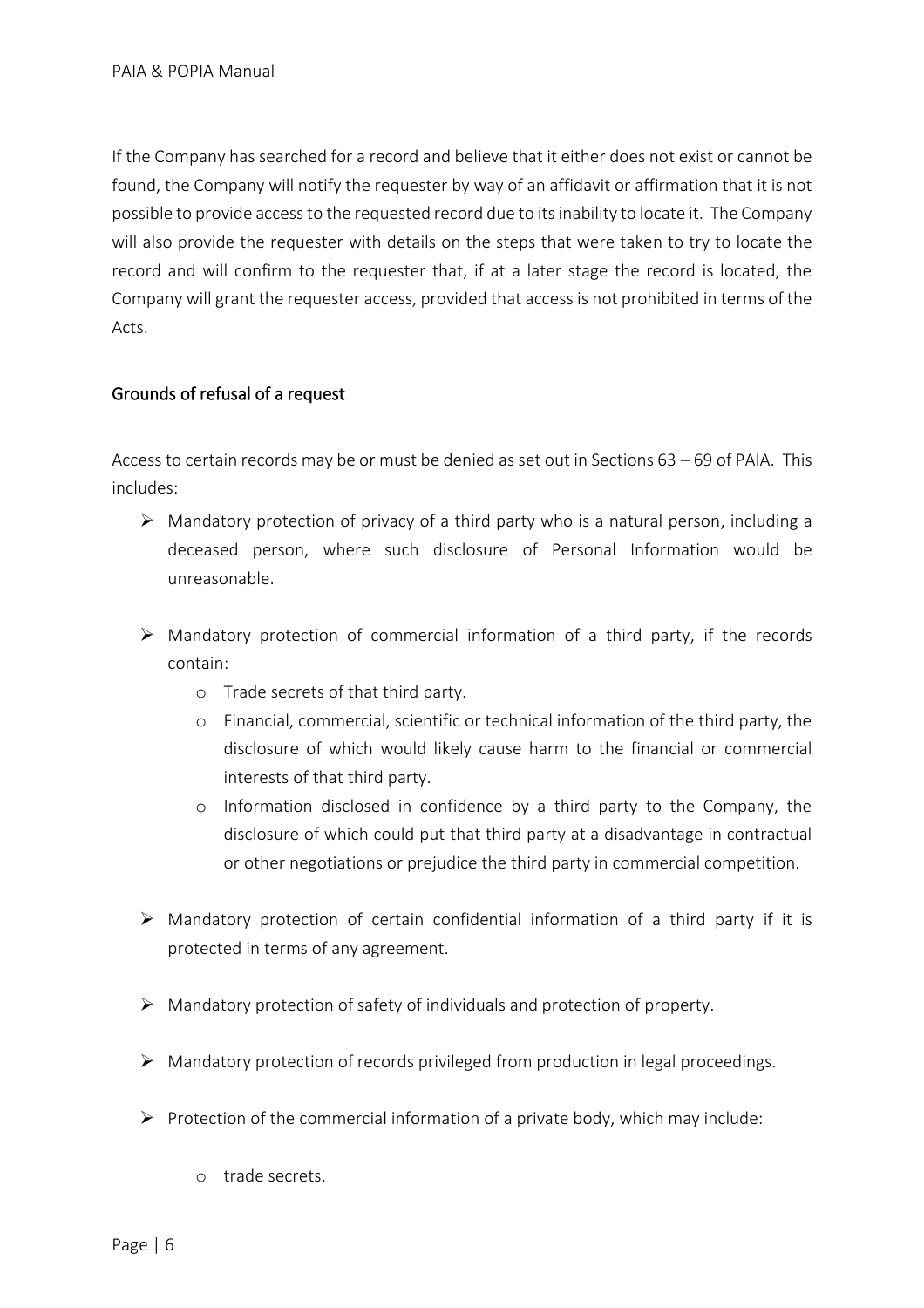- o financial/commercial, scientific or technical information, the disclosure of which could likely cause harm to the financial or commercial interests of the Company.
- o Information which, if disclosed, could put the Company at a disadvantage in contractual or other negotiations or prejudice the Company in commercial competition.
- o Computer programs which are owned by the Company, and which are protected by copyright and intellectual property laws.
- ➢ Mandatory protection of research information of a third party and protection of research information of a private body.
- $\triangleright$  Research information of the Company or a third party if such disclosure would place the research or the researcher at a serious disadvantage.
- ➢ Requests for Records that are clearly frivolous or vexatious, or which involve an unreasonable diversion of resources.

## Remedies available to the requester

If the Company has denied access to certain records, the requester can utilise remedies stipulated in PAIA (section 56) as the Company does not have an internal appeal procedure. Accordingly, the decision made by the Information Officer will be deemed final.

## <span id="page-7-0"></span>6. Schedule of records

(As required in terms of Section 51(1)(d) of PAIA)

No notice has been published to date in terms of Sections 51(1)(c) and 52(1) of the Act. The Schedule of Records as contained in Annexure "B" details the records that are held and/or processed by the Company for the purposes of PAIA and POPIA respectively. Access to some of the records may not be granted if they are subject to the grounds of refusal which are specified in paragraph 6 below.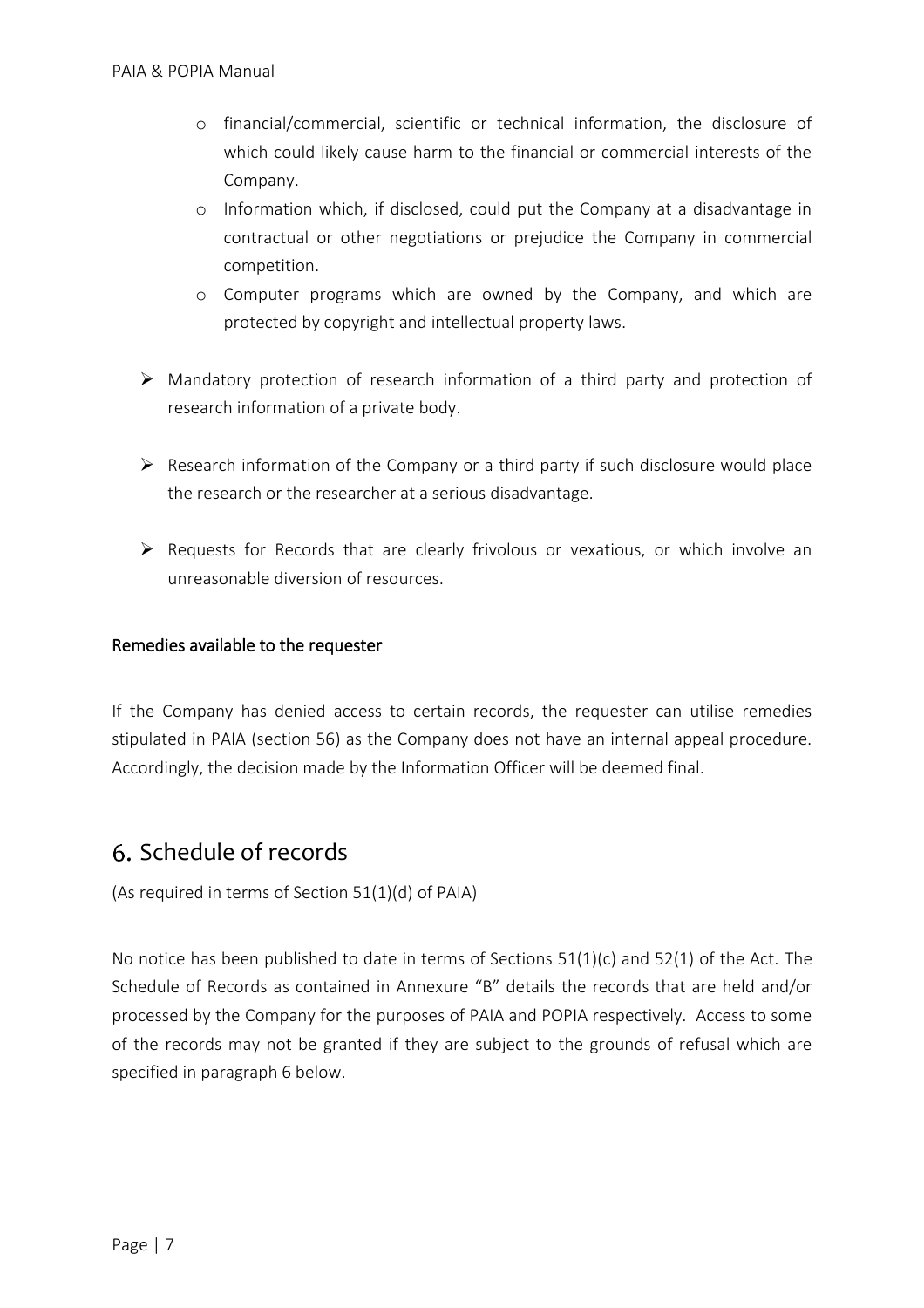## <span id="page-8-0"></span>Applicable legislation

(As required in terms of Section 51(1)(c) of PAIA)

The Company retains records which are required in terms of the Acts. There are certain legislation that provides that private bodies shall allow access to relevant records upon request. The said legislation that may be consulted to establish whether the requester has a right of access to a record, other than in terms of the procedure set out in PAIA, are indicated in Annexure "C".

Although we have used our best endeavours to supply a list of applicable legislation, it is possible that this list may be incomplete. Whenever it comes to our attention that existing or new legislation allows a requester access on a basis other than as set out in PAIA, we shall update the list accordingly. If a requester believes that a right of access to a record exists in terms of other legislation listed above or any other legislation, the requester is required to indicate what legislative right the request is based on, to allow the Information Officer the opportunity of considering the request in light thereof.

# <span id="page-8-1"></span>8. Prescribed fees

(As required in terms of Section 51(1)(f) of PAIA)

Please refer to the table of fees set out in Annexure "D" hereto applicable on the compiling of documents.

The following applies to requests (other than personal requests):

- $\triangleright$  A requester is required to pay the prescribed fees (R50.00) in terms of the Act before a request will be processed.
- $\triangleright$  The requester must request the banking details of the Company from the Information Officer to attend to payment and must provide proof of said payment to the Information Officer.
- $\triangleright$  If the preparation of the records requested requires more than the prescribed hours (six), a deposit shall be paid (of not more than one third of the access fee which would be payable if the request were granted).
- $\triangleright$  A requestor may lodge an application with a court against the tender/payment of the request fee and/or deposit.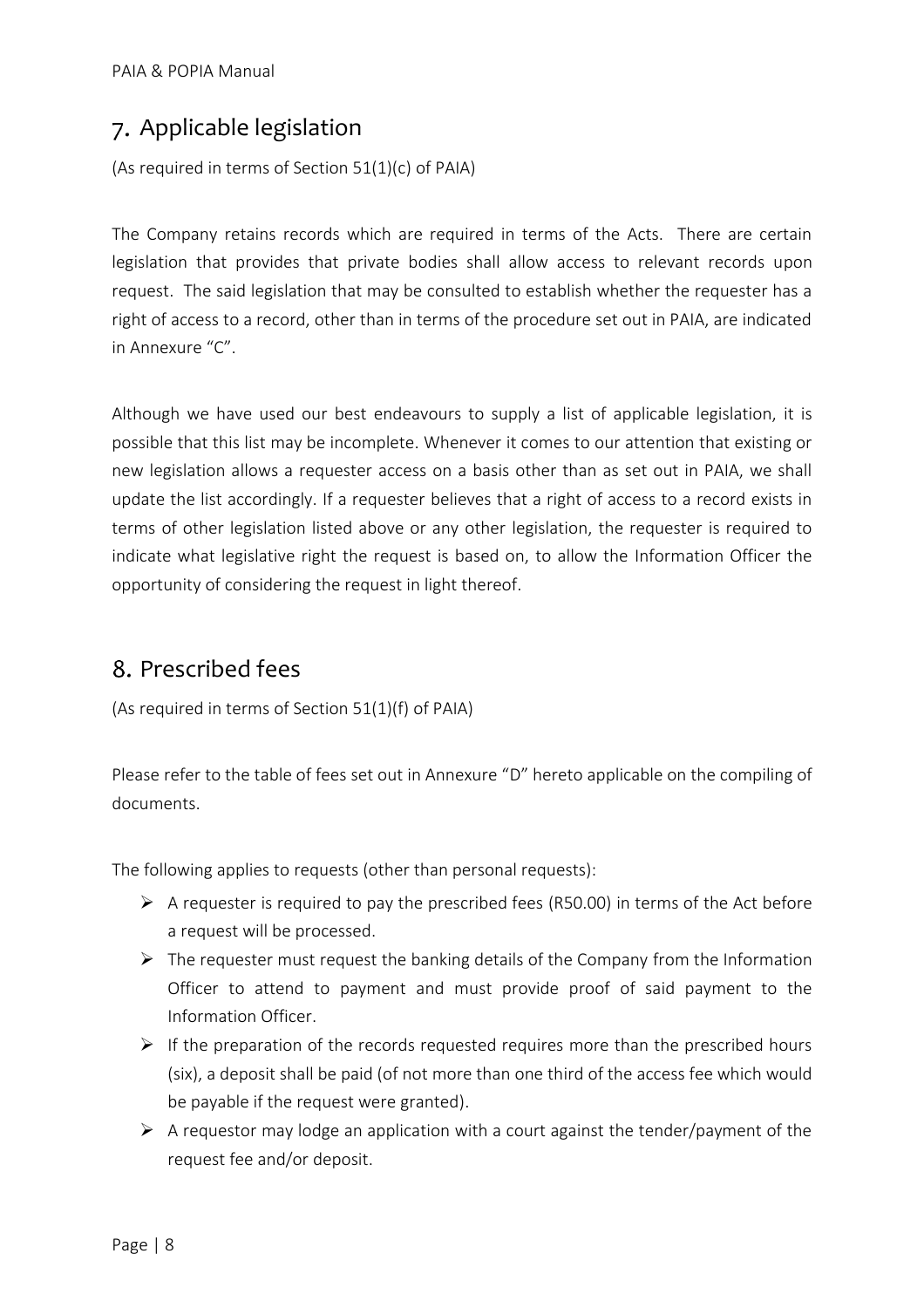- $\triangleright$  Records may be withheld until the fees have been paid.
- ➢ The fee structure is available on the website of the SOUTH AFRICAN HUMAN RIGHTS COMMISSION at [www.sahrc.org.za.](http://www.sahrc.org.za/)

## <span id="page-9-0"></span>9. Processing of personal information in terms of POPIA

The Company takes privacy and the protection of Personal Information seriously and will only process information in accordance with POPIA.

The Company requires Personal Information which relates to both individuals (natural persons) and juristic entities in order to carry out its business, contractual and organisational functions.

## Purpose of Processing

The Company processes Personal Information which includes but is not limited to the following purposes:

- $\triangleright$  In order to render a service to our clients.
- $\triangleright$  Providing or managing any information relating to our services.
- $\triangleright$  Maintaining client records.
- $\triangleright$  Employee administration.
- ➢ Lead Provider / Broker administration.
- $\triangleright$  General administration.
- $\triangleright$  Financial and tax purposes.
- ➢ Legal purposes.
- $\blacktriangleright$  Health and safety purposes
- ➢ Managing of rental premises.
- $\triangleright$  Investigating and preventing of fraud.
- ➢ Debt recovery.
- ➢ Website access / enquiries.

#### Types of personal information held by Kanga Finance

Kindly refer to Annexure "B".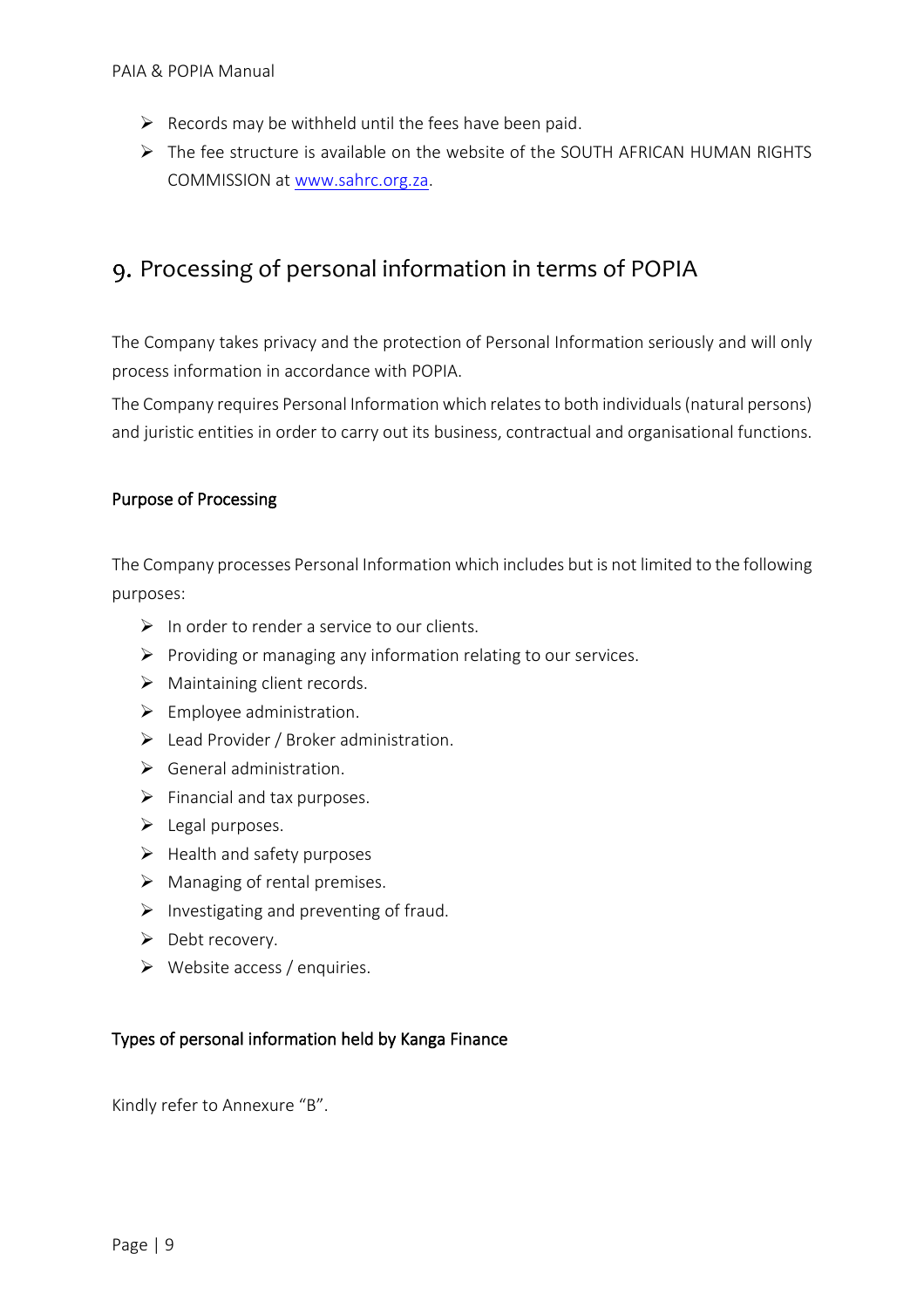## Sharing, processing and protection of personal information

Please refer to Kanga Finance Privacy Policy as found on the Company's website

## <span id="page-10-0"></span>10. Compliance framework

# <span id="page-10-1"></span>10.1 How we implement, monitor and maintain our compliance framework

The manner in which Personal Information is processed and the purpose for which it is processed is determined by the Company. The Company is accordingly a Responsible Party for the purposes of POPIA and will ensure that the Personal Information of a Data Subject:

- $\triangleright$  Is processed lawfully, fairly and transparently. This includes the provision of appropriate information to Data Subjects when their data is collected by the Company, in the form of privacy or data collection notices. The Company must also have a legal basis (for example, consent) to process Personal Information.
- $\triangleright$  Is processed only for the purposes for which it was collected.
- $\triangleright$  Will not be processed for a secondary purpose unless that processing is compatible with the original purpose.
- $\triangleright$  Is adequate, relevant and not excessive for the purposes for which it was collected.
- $\triangleright$  Is accurate and kept up to date.
- $\triangleright$  Will not be kept for longer than necessary.
- $\triangleright$  Is processed in accordance with integrity and confidentiality principles; this includes physical and organisational measures to ensure that Personal Information, in both physical and electronic form, are subject to an appropriate level of security when stored, used and communicated by the Company, in order to protect against access and acquisition by unauthorised persons and accidental loss, destruction or damage.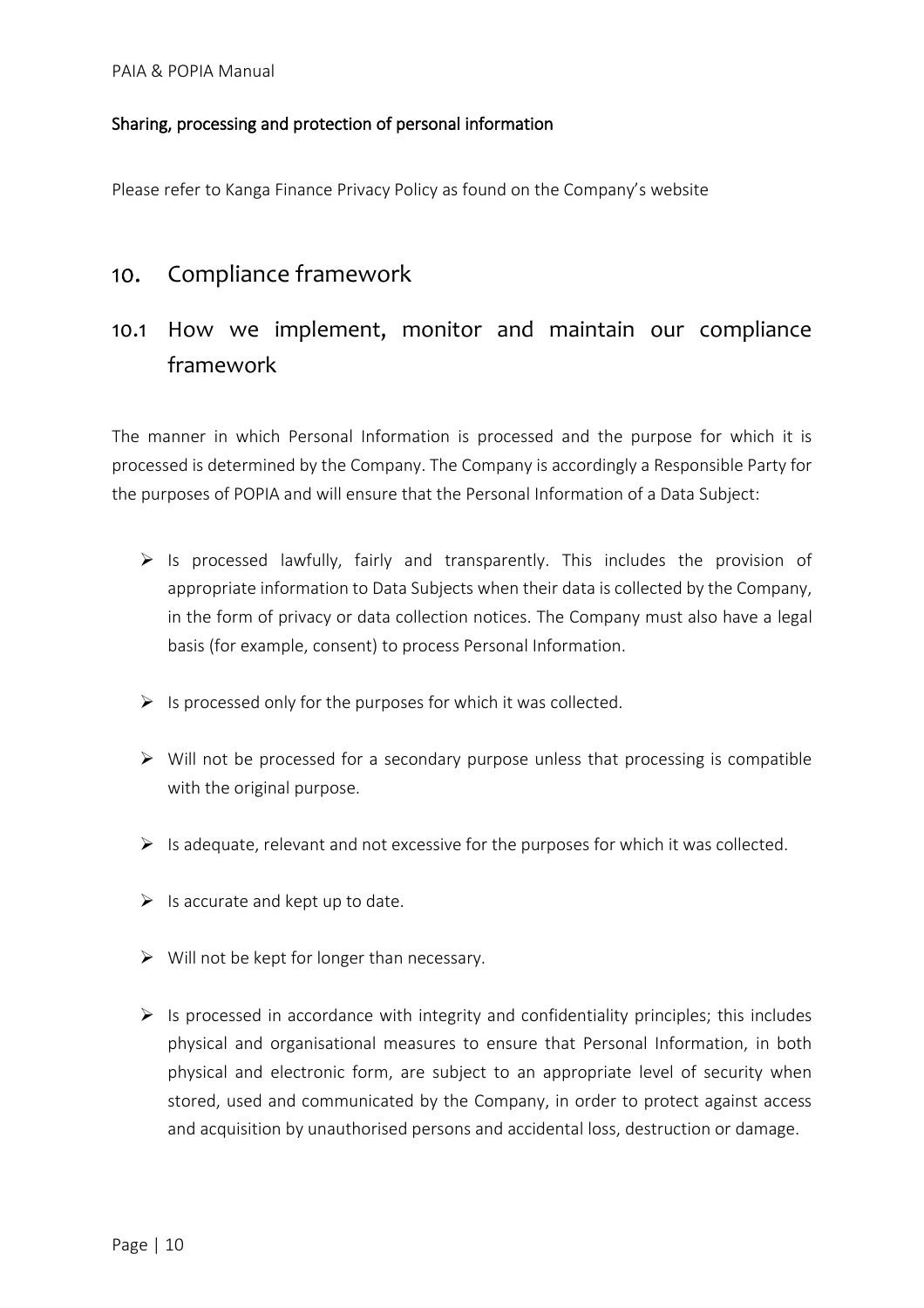- $\triangleright$  Is processed in accordance with the rights of Data Subjects, where applicable. Data Subjects have the right to:
	- o Be notified that their Personal Information is being collected by the Company. The Data Subject also has the right to be notified in the event of a data breach.
	- o Know whether the Company holds Personal Information about them, and to access that information. Any request for information must be handled in accordance with the provisions of this Manual.
	- o Request the correction or deletion of inaccurate, irrelevant, excessive, out of date, incomplete, misleading or unlawfully obtained personal information.
	- o Object to the Company's use of their Personal Information and request the deletion of such Personal Information (deletion would be subject to the Company's record keeping requirements).
	- o Object to the processing of Personal Information for purposes of direct marketing by means of unsolicited electronic communications.
	- o Complain to the Information Regulator regarding an alleged infringement of any of the rights protected under POPIA and to institute civil proceedings regarding the alleged non-compliance with the protection of his, her or its personal information.

## <span id="page-11-0"></span>11. Description of information security measures

The Company utilises up to date technology to ensure the confidentiality, integrity, and availability pertaining to the Personal Information under its care. Measures include:

- ➢ Virus protection software and up-to-date protocols.
- $\triangleright$  Access control (e.g. access to server rooms only with key or chip card, office rooms secured with alarm, firewalls, BYOD controls).
- ➢ Data integrity (e.g. user authorisations are restricted to specific tasks).
- $\triangleright$  Data encryption (e.g. cloud solution with encryption).
- $\triangleright$  Transmission control (e.g. using SSL certificate for websites).
- ➢ Confidentiality enforcement (e.g. password policies, non-disclosure agreements).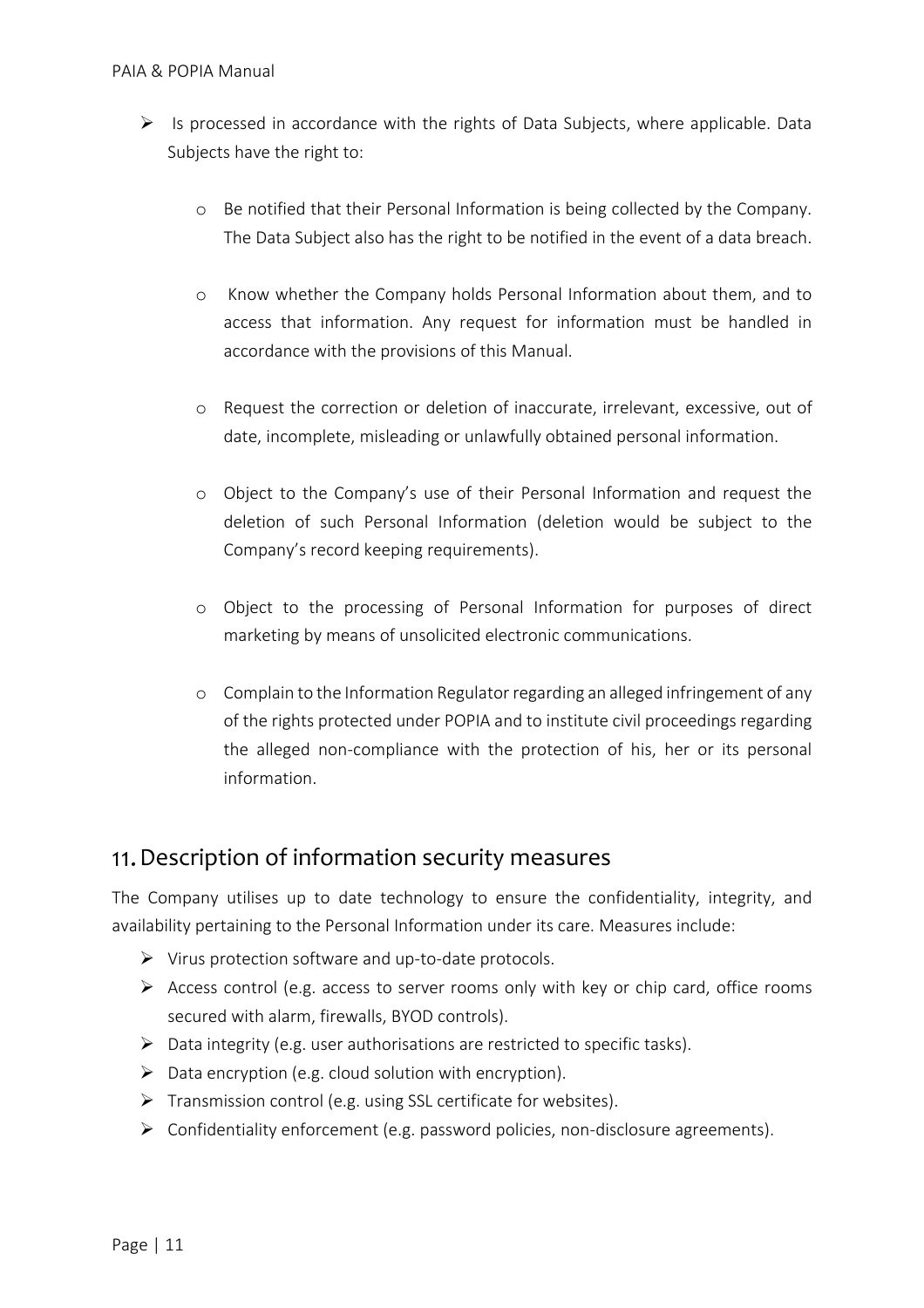- ➢ Recoverability support (e.g. backups that are regularly checked for successful recovery).
- ➢ Training (e.g. privacy awareness training, information security training).

## <span id="page-12-0"></span>12. Electronic storage

The Company may transfer data trans-border to store data with third-party cloud storage providers. The Company may share some or all customer information with parent companies, subsidiaries, or other companies under common control with the Company. When processing of Personal Information is carried out in other countries, the Company will take appropriate steps to ensure the provision of a similar or a better level of protection of clients' Personal Information as that which is required in terms of South African law.

## <span id="page-12-1"></span>13. Personal information impact assessment

The Company performs a Personal Information Impact Assessment ("PIIA") as part of deploying new features and functionality. PIIA is done to make sure that adequate measures and standards exist to comply with the conditions for the lawful processing of Personal Information.

## <span id="page-12-2"></span>Internal measures for the processing of requests for  $14.$ information and/or access thereto

The Company implements Internal Information Security Policies which controls user access to *inter alia* information, password management, and security awareness.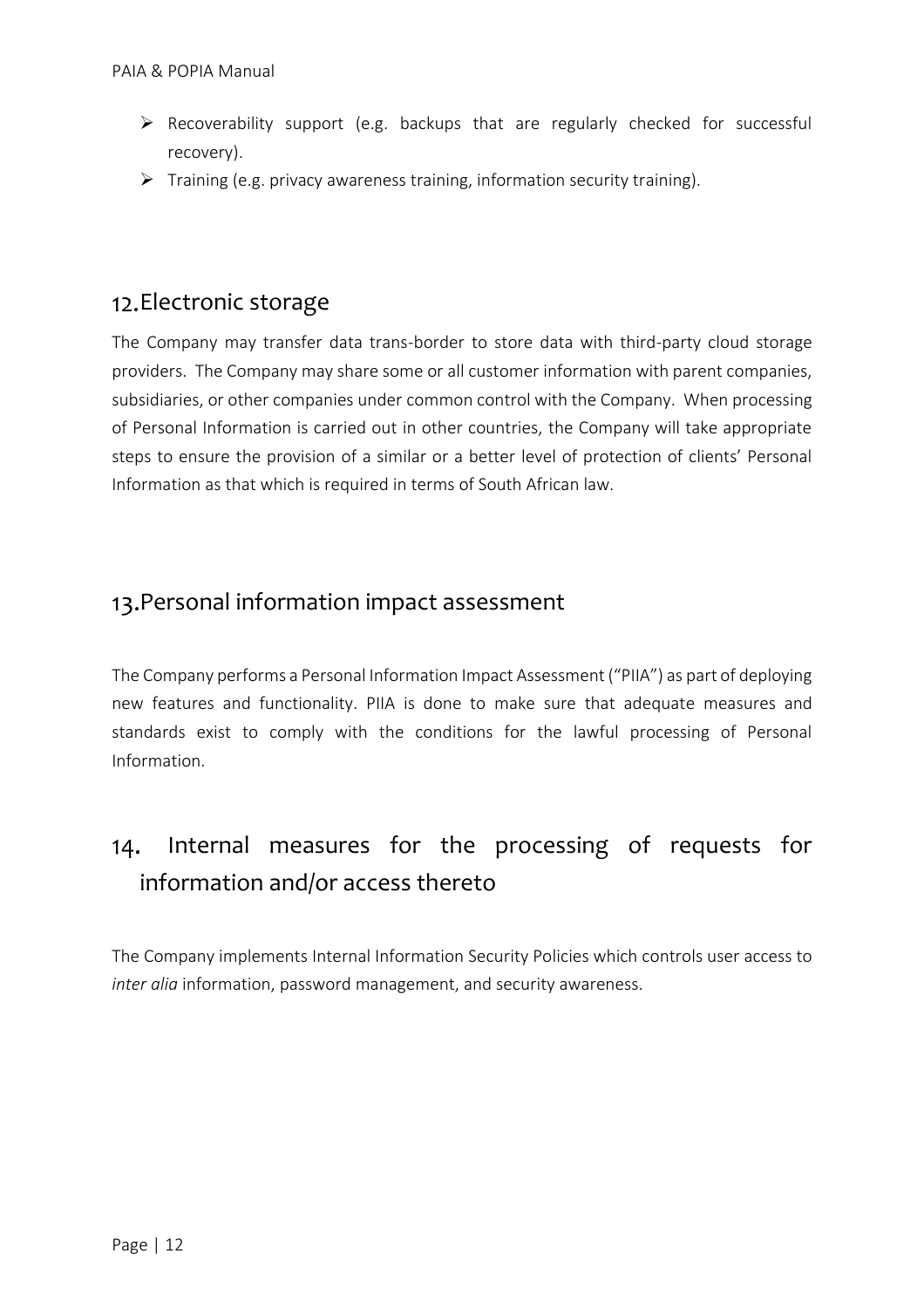# <span id="page-13-0"></span>15. Internal awareness sessions

This manual, together with any other internal policies which the Company might have and which relates to the processing, accessing and utilization of Personal Information, will be provided to every employee of the Company. The Company also attends to regular information cessions with the employees to update, make aware or remind its employees on the importance of keeping Personal Information save.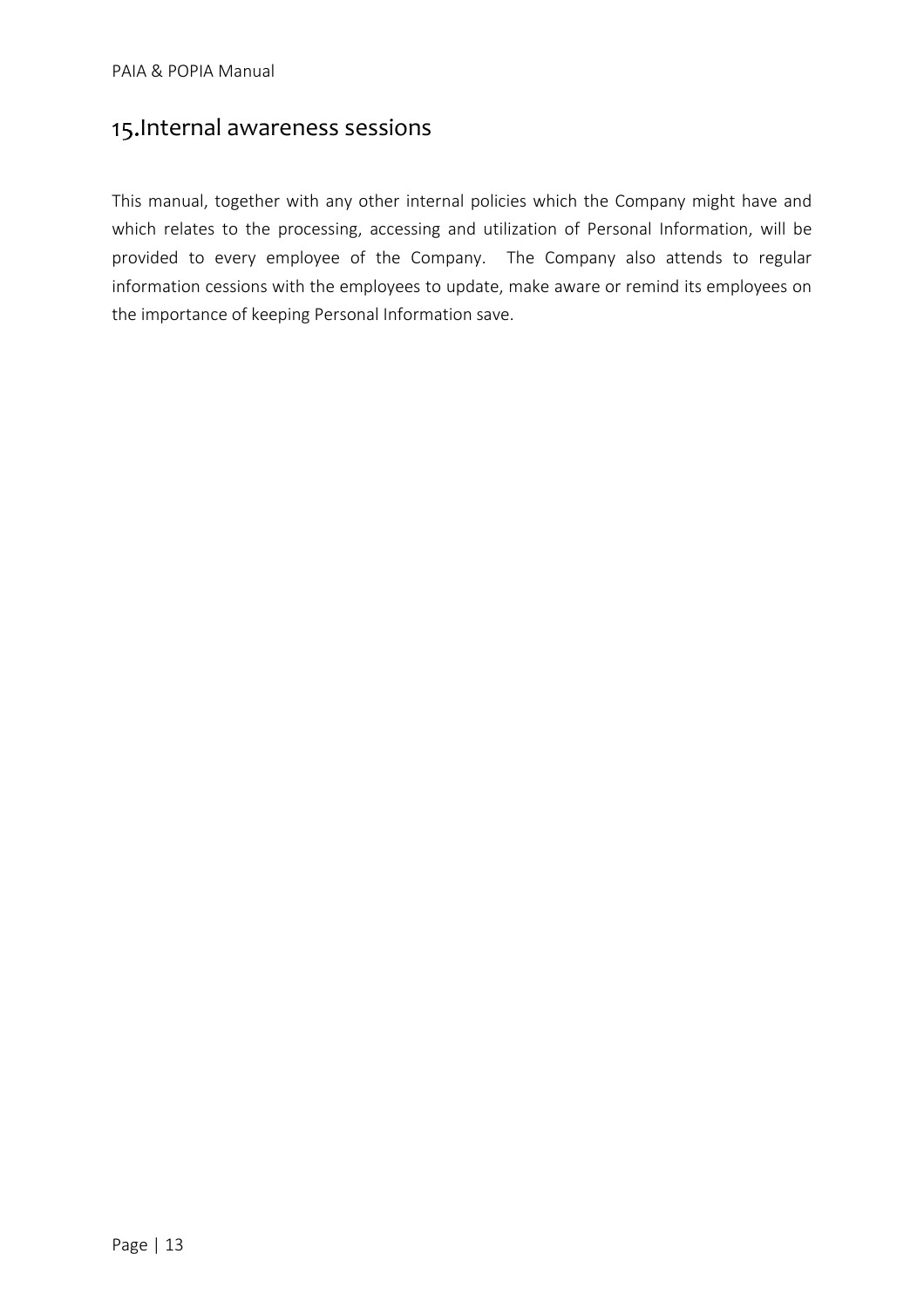## <span id="page-14-0"></span>16. Annexure "A": Request form

## REQUEST FOR ACCESS TO RECORD OF PRIVATE BODY (Section 53(1) of the Promotion of Access to Information Act, 2000 (Act No. 2 of 2000)) [Regulation 10]

#### A. Particulars of private body

The Head: \_\_\_\_\_\_\_\_\_\_\_\_\_\_\_\_\_\_\_\_\_\_\_\_\_\_\_\_\_\_\_\_\_\_\_\_\_\_\_\_\_\_\_\_\_\_\_\_\_\_\_\_\_\_\_\_\_\_\_\_\_

#### B. Particulars of person requesting access to the record

*(a) The particulars of the person who requests access to the record must be given below.* 

\_\_\_\_\_\_\_\_\_\_\_\_\_\_\_\_\_\_\_\_\_\_\_\_\_\_\_\_\_\_\_\_\_\_\_\_\_\_\_\_\_\_\_\_\_\_\_\_\_\_\_\_\_\_\_\_\_\_\_\_\_\_\_\_\_\_\_\_\_

- *(b) The address and/or fax number in the Republic to which the information is to be sent must be given.*
- *(c) Proof of the capacity in which the request is made, if applicable, must be attached.*

| Telephone number: Telephone number:                                       |
|---------------------------------------------------------------------------|
| Fax number:                                                               |
| E-mail address: E-mail address:                                           |
| Capacity in which request is made, when made on behalf of another person: |

\_\_\_\_\_\_\_\_\_\_\_\_\_\_\_\_\_\_\_\_\_\_\_\_\_\_\_\_\_\_\_\_\_\_\_\_\_\_\_\_\_\_\_\_\_\_\_\_\_\_\_\_\_\_\_\_\_\_\_\_\_\_\_\_\_\_\_\_\_\_\_\_

#### C. Particulars of person on whose behalf request is made

*This section must be completed ONLY if a request for information is made on behalf of another person.* 

| Full names and surname: |  |
|-------------------------|--|
| Identity number:        |  |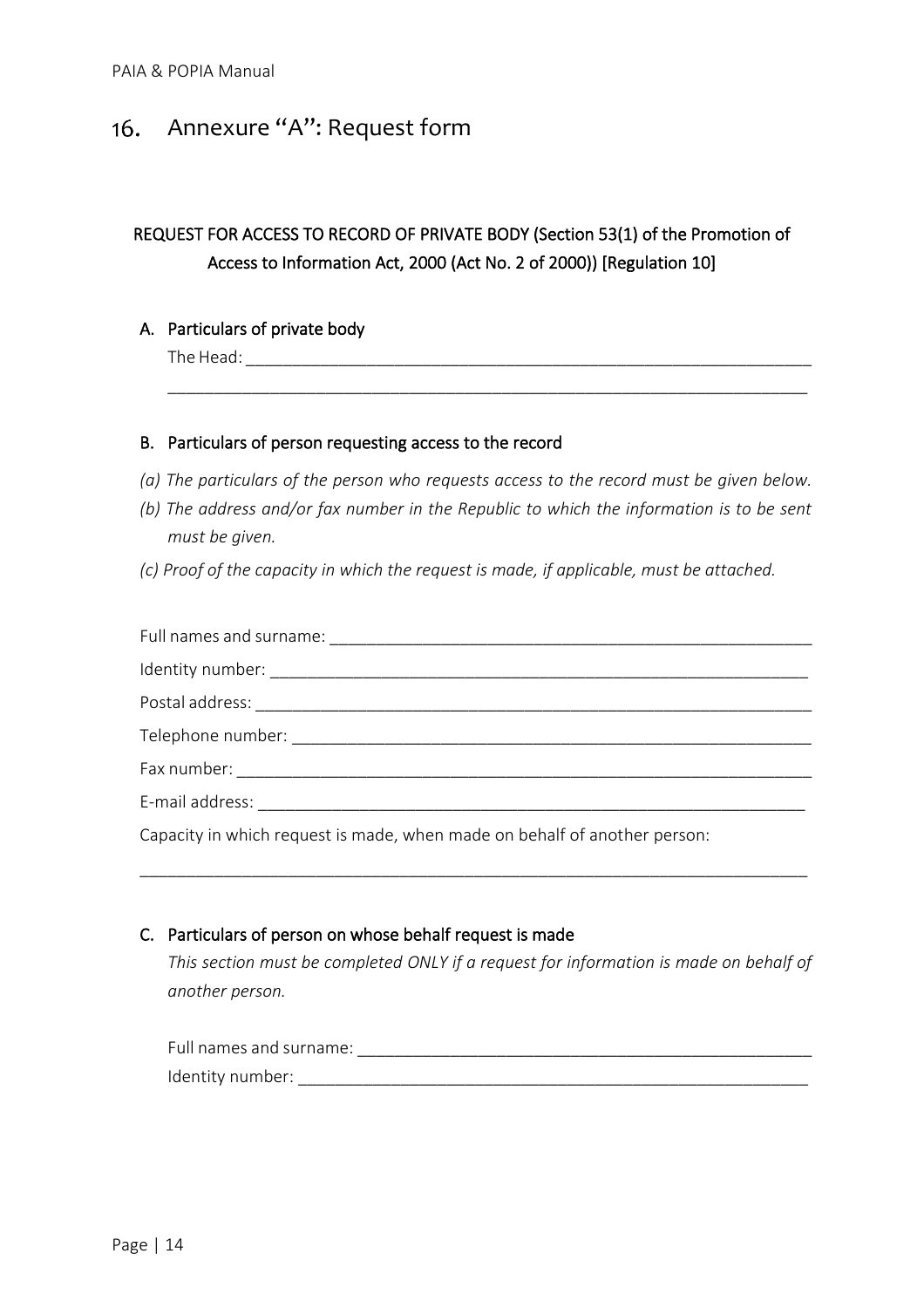## D. Particulars of record

- *(a) Provide full particulars of the record to which access is requested, including the reference number if that is known to you, to enable the record to be located.*
- *(b) If the provided space is inadequate, please continue on a separate folio and attach it to this form. The requester must sign all the additional folios.*

\_\_\_\_\_\_\_\_\_\_\_\_\_\_\_\_\_\_\_\_\_\_\_\_\_\_\_\_\_\_\_\_\_\_\_\_\_\_\_\_\_\_\_\_\_\_\_\_\_\_\_\_\_\_\_\_\_\_\_\_\_\_\_\_\_\_\_\_\_ \_\_\_\_\_\_\_\_\_\_\_\_\_\_\_\_\_\_\_\_\_\_\_\_\_\_\_\_\_\_\_\_\_\_\_\_\_\_\_\_\_\_\_\_\_\_\_\_\_\_\_\_\_\_\_\_\_\_\_\_\_\_\_\_\_\_\_\_\_ \_\_\_\_\_\_\_\_\_\_\_\_\_\_\_\_\_\_\_\_\_\_\_\_\_\_\_\_\_\_\_\_\_\_\_\_\_\_\_\_\_\_\_\_\_\_\_\_\_\_\_\_\_\_\_\_\_\_\_\_\_\_\_\_\_\_\_\_\_ \_\_\_\_\_\_\_\_\_\_\_\_\_\_\_\_\_\_\_\_\_\_\_\_\_\_\_\_\_\_\_\_\_\_\_\_\_\_\_\_\_\_\_\_\_\_\_\_\_\_\_\_\_\_\_\_\_\_\_\_\_\_\_\_\_\_\_\_\_

\_\_\_\_\_\_\_\_\_\_\_\_\_\_\_\_\_\_\_\_\_\_\_\_\_\_\_\_\_\_\_\_\_\_\_\_\_\_\_\_\_\_\_\_\_\_\_\_\_\_\_\_\_\_\_\_\_\_\_\_\_\_\_\_\_\_\_\_\_ \_\_\_\_\_\_\_\_\_\_\_\_\_\_\_\_\_\_\_\_\_\_\_\_\_\_\_\_\_\_\_\_\_\_\_\_\_\_\_\_\_\_\_\_\_\_\_\_\_\_\_\_\_\_\_\_\_\_\_\_\_\_\_\_\_\_\_\_\_ \_\_\_\_\_\_\_\_\_\_\_\_\_\_\_\_\_\_\_\_\_\_\_\_\_\_\_\_\_\_\_\_\_\_\_\_\_\_\_\_\_\_\_\_\_\_\_\_\_\_\_\_\_\_\_\_\_\_\_\_\_\_\_\_\_\_\_\_\_ \_\_\_\_\_\_\_\_\_\_\_\_\_\_\_\_\_\_\_\_\_\_\_\_\_\_\_\_\_\_\_\_\_\_\_\_\_\_\_\_\_\_\_\_\_\_\_\_\_\_\_\_\_\_\_\_\_\_\_\_\_\_\_\_\_\_\_\_\_

\_\_\_\_\_\_\_\_\_\_\_\_\_\_\_\_\_\_\_\_\_\_\_\_\_\_\_\_\_\_\_\_\_\_\_\_\_\_\_\_\_\_\_\_\_\_\_\_\_\_\_\_\_\_\_\_\_\_\_\_\_\_\_\_\_\_\_\_\_ \_\_\_\_\_\_\_\_\_\_\_\_\_\_\_\_\_\_\_\_\_\_\_\_\_\_\_\_\_\_\_\_\_\_\_\_\_\_\_\_\_\_\_\_\_\_\_\_\_\_\_\_\_\_\_\_\_\_\_\_\_\_\_\_\_\_\_\_\_ \_\_\_\_\_\_\_\_\_\_\_\_\_\_\_\_\_\_\_\_\_\_\_\_\_\_\_\_\_\_\_\_\_\_\_\_\_\_\_\_\_\_\_\_\_\_\_\_\_\_\_\_\_\_\_\_\_\_\_\_\_\_\_\_\_\_\_\_\_ \_\_\_\_\_\_\_\_\_\_\_\_\_\_\_\_\_\_\_\_\_\_\_\_\_\_\_\_\_\_\_\_\_\_\_\_\_\_\_\_\_\_\_\_\_\_\_\_\_\_\_\_\_\_\_\_\_\_\_\_\_\_\_\_\_\_\_\_\_

1. Description of record or relevant part of the record:

2. Reference number, if available: \_\_\_\_\_\_\_\_\_\_\_\_\_\_\_\_\_\_\_\_\_\_\_\_\_\_\_\_\_\_\_\_\_\_\_\_\_\_\_\_\_\_\_\_

3. Any further particulars of record:  $\blacksquare$ 

#### E. Fees

- *(a) A request for access to a record, other than a record containing personal information about yourself, will be processed only after a request fee has been paid.*
- *(b) You will be notified of the amount required to be paid as the request fee.*
- *(c) The fee payable for access to a record depends on the form in which access is required and the reasonable time required to search for and prepare a record.*
- *(d) If you qualify for exemption of the payment of any fee, please state the reason for exemption.*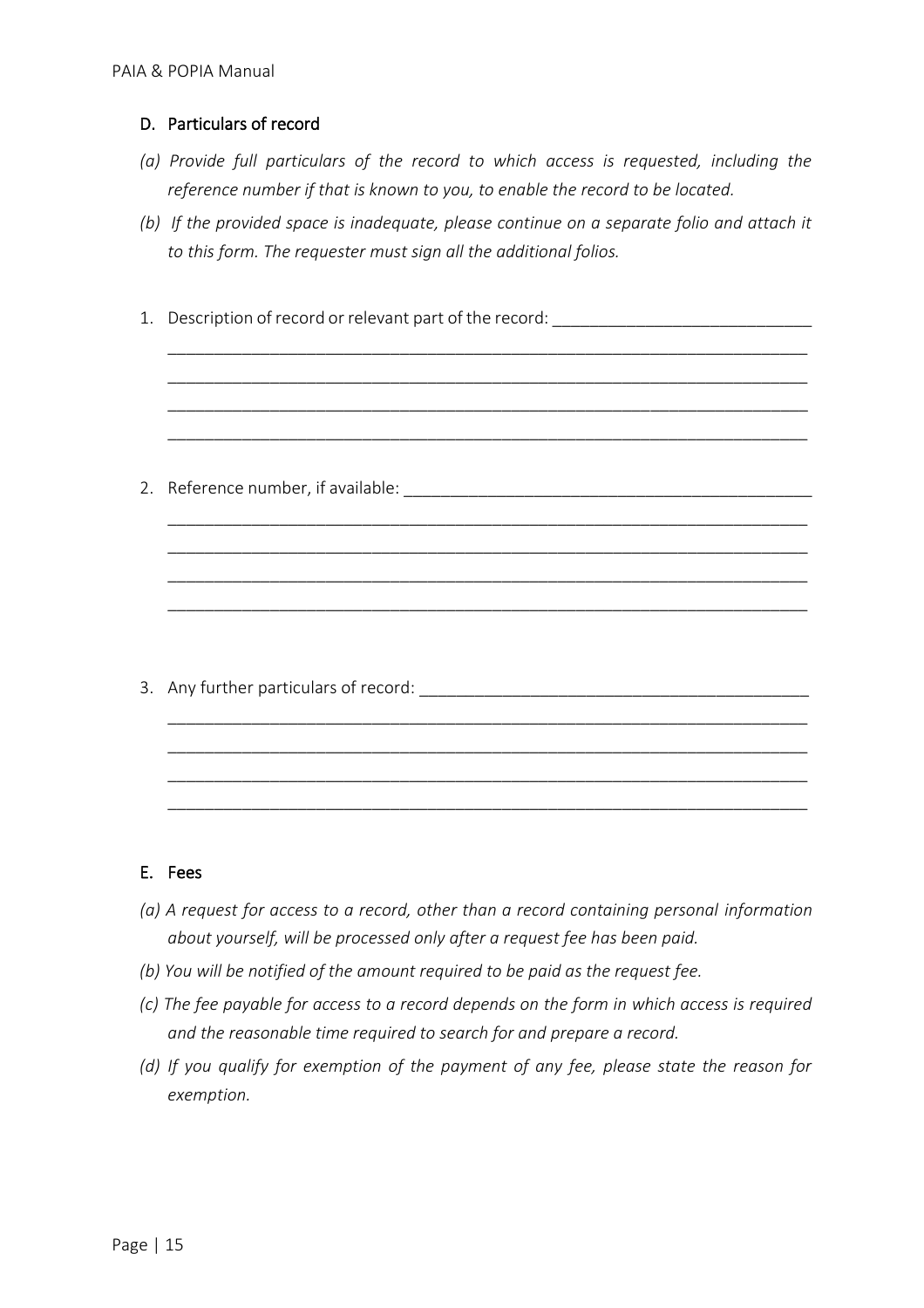Reason for exemption from payment of fees: \_\_\_\_\_\_\_\_\_\_\_\_\_\_\_\_\_\_\_\_\_\_\_\_\_\_\_\_\_\_\_\_\_

## F. Form of access to record

If you are prevented by a disability to read, view or listen to the record in the form of access provided for in 1 to 4 below, state your disability and indicate in which form the record is required.

\_\_\_\_\_\_\_\_\_\_\_\_\_\_\_\_\_\_\_\_\_\_\_\_\_\_\_\_\_\_\_\_\_\_\_\_\_\_\_\_\_\_\_\_\_\_\_\_\_\_\_\_\_\_\_\_\_\_\_\_\_\_\_\_\_\_\_\_\_ \_\_\_\_\_\_\_\_\_\_\_\_\_\_\_\_\_\_\_\_\_\_\_\_\_\_\_\_\_\_\_\_\_\_\_\_\_\_\_\_\_\_\_\_\_\_\_\_\_\_\_\_\_\_\_\_\_\_\_\_\_\_\_\_\_\_\_\_\_ \_\_\_\_\_\_\_\_\_\_\_\_\_\_\_\_\_\_\_\_\_\_\_\_\_\_\_\_\_\_\_\_\_\_\_\_\_\_\_\_\_\_\_\_\_\_\_\_\_\_\_\_\_\_\_\_\_\_\_\_\_\_\_\_\_\_\_\_\_ \_\_\_\_\_\_\_\_\_\_\_\_\_\_\_\_\_\_\_\_\_\_\_\_\_\_\_\_\_\_\_\_\_\_\_\_\_\_\_\_\_\_\_\_\_\_\_\_\_\_\_\_\_\_\_\_\_\_\_\_\_\_\_\_\_\_\_\_\_

Disability: \_\_\_\_\_\_\_\_\_\_\_\_\_\_\_\_\_\_\_\_\_\_\_\_\_\_\_\_\_\_\_\_\_\_\_\_\_\_\_\_\_\_\_\_\_\_\_\_\_\_\_\_\_\_\_\_\_\_\_\_\_

Form in which record is required: \_\_\_\_\_\_\_\_\_\_\_\_\_\_\_\_\_\_\_\_\_\_\_\_\_\_\_\_\_\_\_\_\_\_\_\_\_\_\_\_\_\_

Mark the appropriate box with an X.

#### *NOTES:*

- *(a) Compliance with your request for access in the specified form may depend on the form in which the record is available.*
- *(b) Access in the form requested may be refused in certain circumstances. In such a case you will be informed if access will be granted in another form.*
- *(c) The fee payable for access to the record, if any, will be determined partly by the form in which access is requested.*

| 1. If the record is in written or printed form:                                                                                               |                                              |  |                                                                                          |  |                                                                |  |
|-----------------------------------------------------------------------------------------------------------------------------------------------|----------------------------------------------|--|------------------------------------------------------------------------------------------|--|----------------------------------------------------------------|--|
|                                                                                                                                               | copy of record*                              |  | inspection of record                                                                     |  |                                                                |  |
| 2. If record consists of visual images -<br>(this includes photographs, slides, video recordings, computer-generated images, sketches, etc.): |                                              |  |                                                                                          |  |                                                                |  |
|                                                                                                                                               | view the images                              |  | copy of the images*                                                                      |  | transcription of the<br>images*                                |  |
|                                                                                                                                               |                                              |  | 3. If record consists of recorded words or information which can be reproduced in sound: |  |                                                                |  |
|                                                                                                                                               | listen to the soundtrack<br>(audio cassette) |  | transcription of soundtrack*<br>(written or printed document)                            |  |                                                                |  |
| 4. If record is held on computer or in an electronic or machine-readable form:                                                                |                                              |  |                                                                                          |  |                                                                |  |
|                                                                                                                                               | printed copy of record*                      |  | printed copy of information<br>derived from the record*                                  |  | copy in computer<br>readable form*<br>(stiffy or compact disc) |  |

## G. Particulars of right to be exercised or protected

*If the provided space is inadequate, please continue on a separate folio and attach it to this form. The requester must sign all the additional folios.*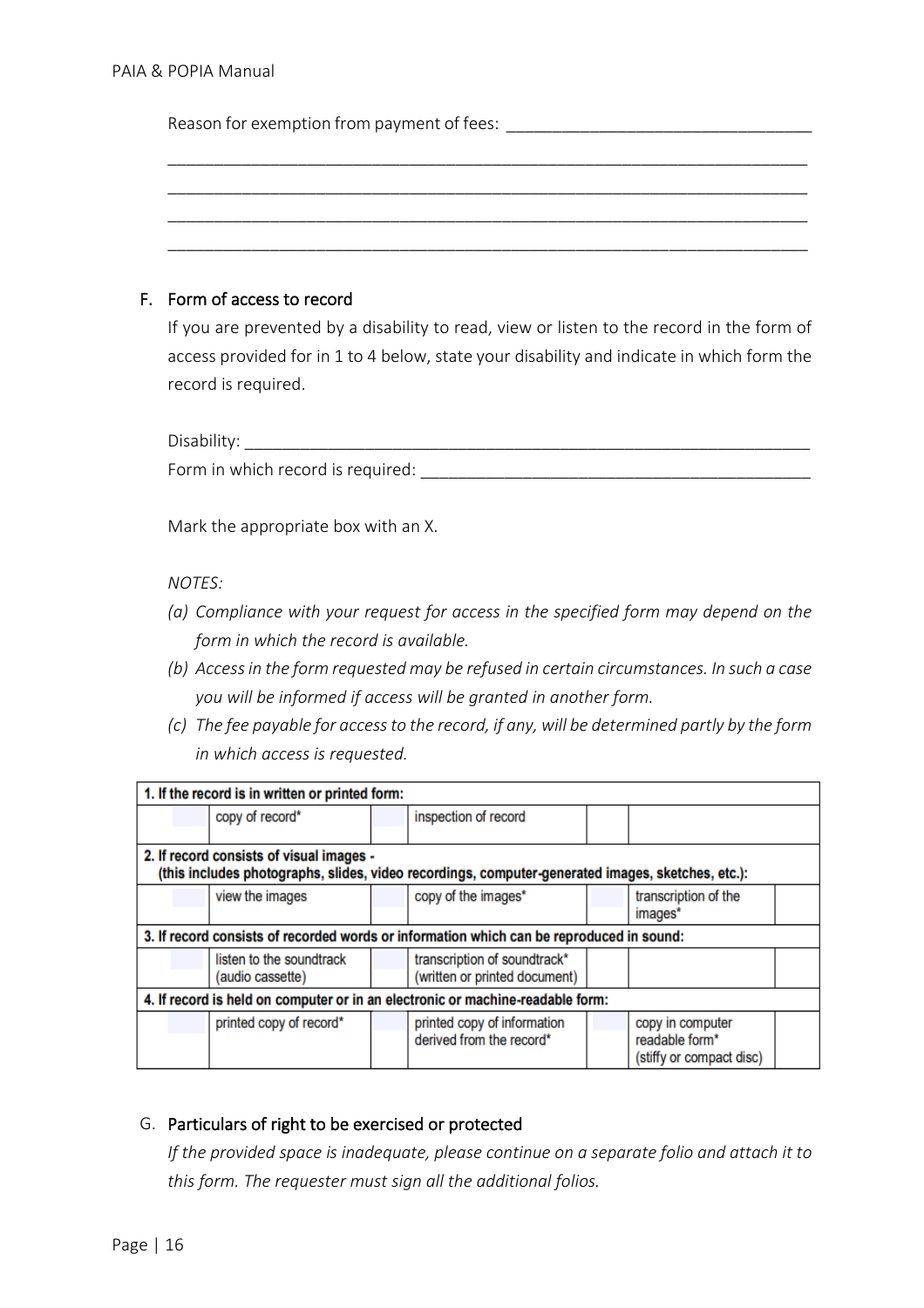| 1. Indicate which right is to be exercised or protected:                              |  |  |  |
|---------------------------------------------------------------------------------------|--|--|--|
|                                                                                       |  |  |  |
| 2. Explain why the record requested is required for the exercise or protection of the |  |  |  |
|                                                                                       |  |  |  |
|                                                                                       |  |  |  |

#### H. Notice of decision regarding request for access

*You will be notified in writing whether your request has been approved / denied. If you wish to be informed in another manner, please specify the manner and provide the necessary particulars to enable compliance with your request.*

How would you prefer to be informed of the decision regarding your request for access to the record? \_\_\_\_\_\_\_\_\_\_\_\_\_\_\_\_\_\_\_\_\_\_\_\_\_\_\_\_\_\_\_\_\_\_\_\_\_\_\_\_\_\_\_\_\_\_\_\_\_\_\_\_\_\_\_\_\_

Signed at\_\_\_\_\_\_\_\_\_\_\_\_\_\_\_\_\_\_\_\_\_\_\_\_\_\_\_\_\_\_\_\_this day\_\_\_\_\_\_\_\_\_ of \_\_\_\_\_\_\_\_\_\_\_\_\_\_\_\_\_\_year \_\_\_\_\_\_\_\_\_\_\_\_\_\_

## SIGNATURE OF REQUESTER / PERSON ON WHOSE BEHALF REQUEST IS MADE

\_\_\_\_\_\_\_\_\_\_\_\_\_\_\_\_\_\_\_\_\_\_\_\_\_\_\_\_\_\_\_\_\_\_\_\_\_\_\_\_\_\_\_\_\_\_\_\_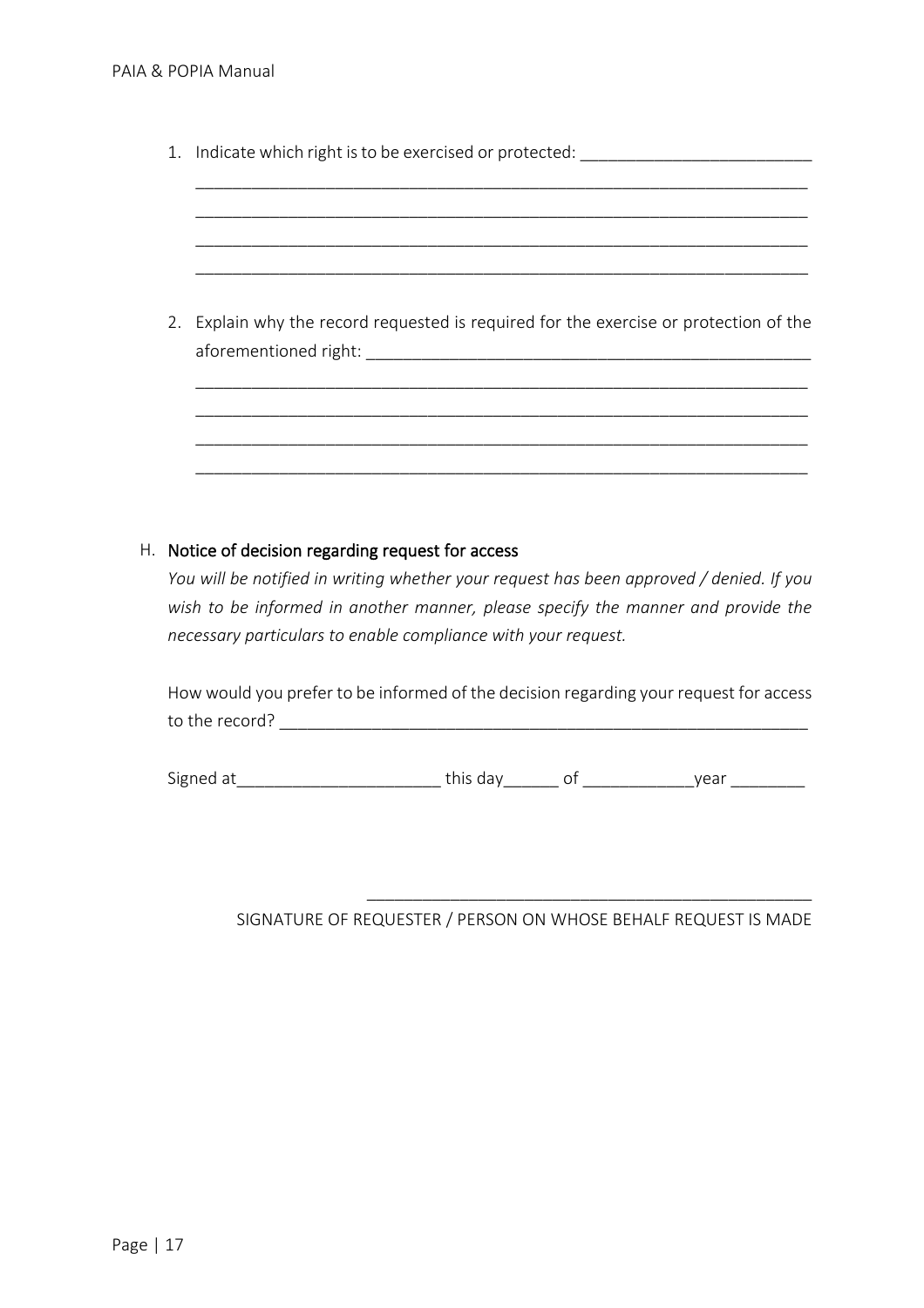# <span id="page-18-0"></span>17. Annexure "B": Schedule of records

reporting

| <b>Records</b>                   | Subject                                                                                                                                                                                                                                                                                                                                                                                                                                                                                                                                                                                | Availability                      |
|----------------------------------|----------------------------------------------------------------------------------------------------------------------------------------------------------------------------------------------------------------------------------------------------------------------------------------------------------------------------------------------------------------------------------------------------------------------------------------------------------------------------------------------------------------------------------------------------------------------------------------|-----------------------------------|
| Statutory                        | Memorandum of Incorporation; Company<br>Registers; Statutory records and returns;                                                                                                                                                                                                                                                                                                                                                                                                                                                                                                      | To be requested in terms of PAIA. |
|                                  | Third Party Agreements                                                                                                                                                                                                                                                                                                                                                                                                                                                                                                                                                                 |                                   |
| Financial Information            | Financial Statements; Financial and Tax<br>Records (Company and employees); Asset<br>Register; Management Accounts; Other<br>Accounting Records; Banking Details                                                                                                                                                                                                                                                                                                                                                                                                                       | To be requested in terms of PAIA. |
| Employee                         | ID Number; contact details; physical<br>addresses; date of birth; race; age; marital<br>status; disability information; employment<br>history; criminal/background checks; CVs;<br>education history; personal banking<br>details; income tax reference numbers;<br>remuneration and benefit information;<br>any other benefit information (medical<br>aid, pension fund, provident fund); details<br>relating to employee procedures;<br>employee performance details; employee<br>contracts; payroll record; training records;<br>employment history, time and attendance<br>records | To be requested in terms of PAIA. |
|                                  |                                                                                                                                                                                                                                                                                                                                                                                                                                                                                                                                                                                        |                                   |
| Suppliers / Service<br>Providers | Entity name; registration number; income<br>tax number; contact details; contractual<br>documentation                                                                                                                                                                                                                                                                                                                                                                                                                                                                                  | To be requested in terms of PAIA. |
|                                  |                                                                                                                                                                                                                                                                                                                                                                                                                                                                                                                                                                                        |                                   |
| Directors & Shareholders         | Name; Surname; ID Number; financial<br>information as required for statutory                                                                                                                                                                                                                                                                                                                                                                                                                                                                                                           | To be requested in terms of PAIA. |

| Website Visitors | Name; email address; entity name; entity<br>registration number; contact details                | To be requested in terms of PAIA.                                                           |
|------------------|-------------------------------------------------------------------------------------------------|---------------------------------------------------------------------------------------------|
| Marketing        | Market Information; Product Brochures;<br>Product Sales Records; Marketing<br><b>Strategies</b> | Limited information available on website.<br>To be requested in terms of PAIA<br>otherwise. |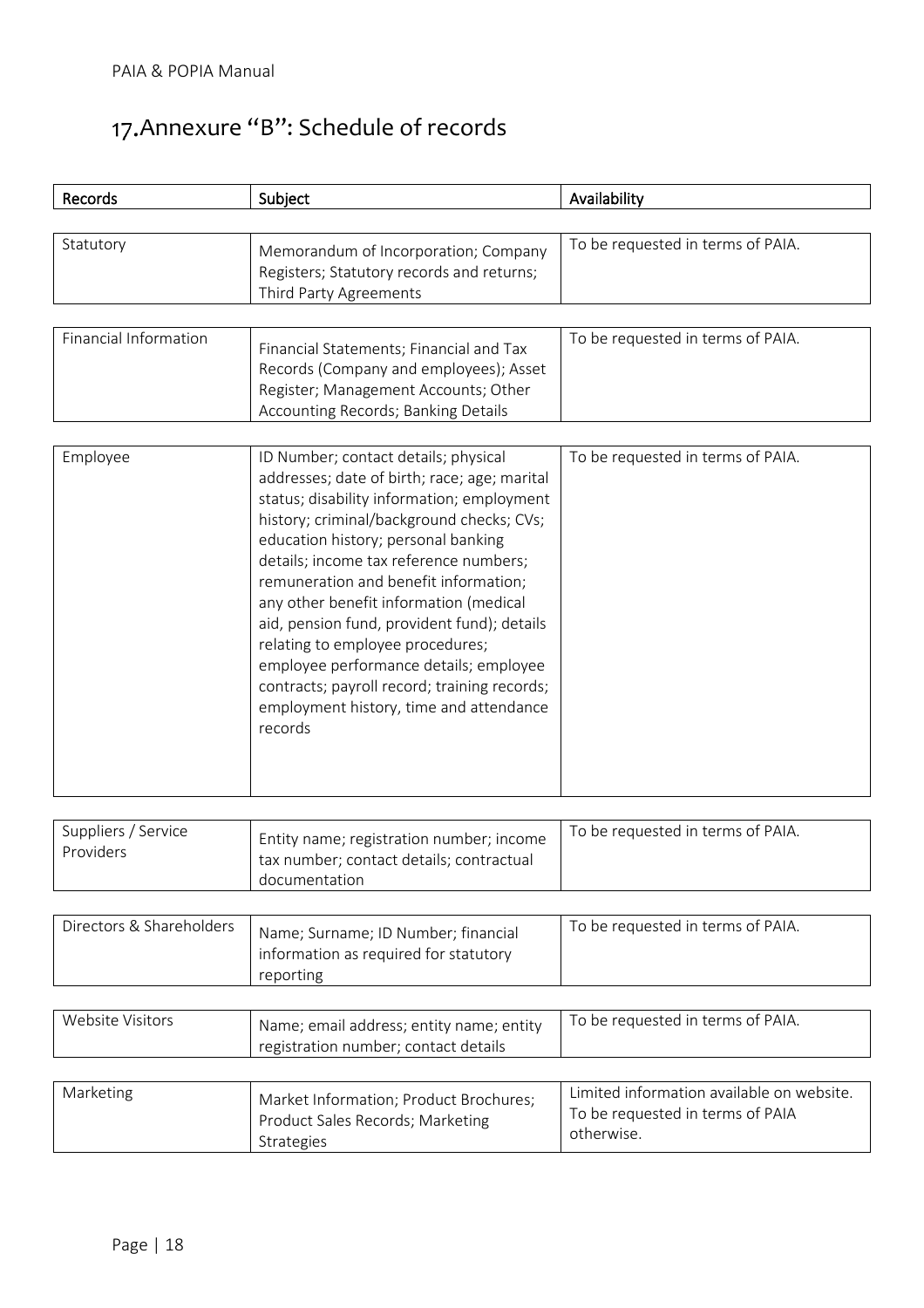| Customer Information               | All information pertaining to client details<br>(customer database) and client financial<br>information.                                                     | To be requested in terms of PAIA.                                                           |
|------------------------------------|--------------------------------------------------------------------------------------------------------------------------------------------------------------|---------------------------------------------------------------------------------------------|
| Policies and Terms &<br>Conditions | Privacy Policy; Product and Website Terms<br>and Conditions; Internal policies relating<br>to operations of the Company; System<br>documentation and manuals | Limited information available on website.<br>To be requested in terms of PAIA<br>otherwise. |
| Other                              | Lead Provider / Broker details and<br>agreements; Performance records;                                                                                       | To be requested in terms of PAIA.                                                           |

Environmental, Health & Safety records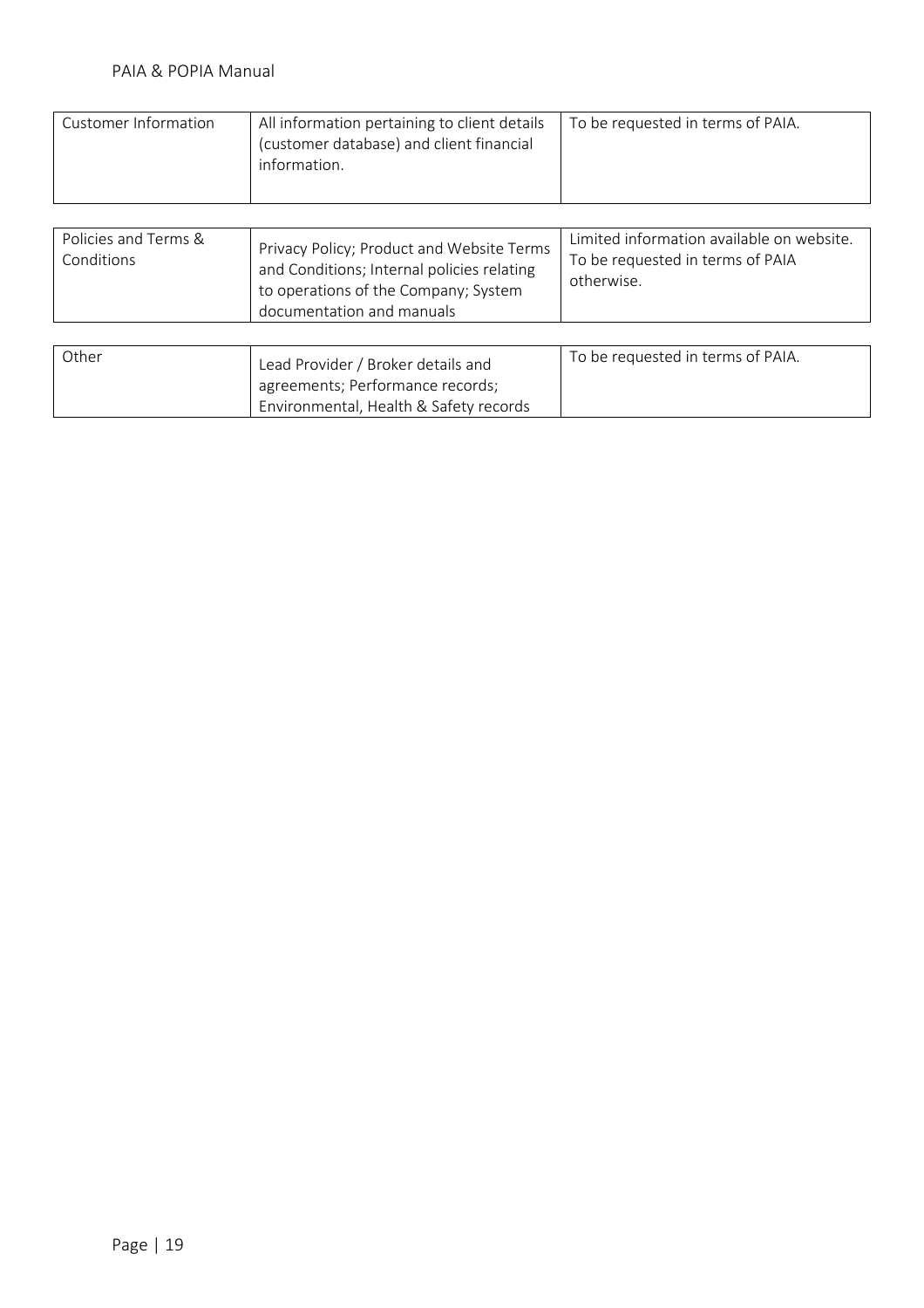<span id="page-20-0"></span>

|  | 18. Annexure "C": Applicable legislation |  |
|--|------------------------------------------|--|
|--|------------------------------------------|--|

| <b>No</b>      | Ref            | Act                                                                         |
|----------------|----------------|-----------------------------------------------------------------------------|
| $\mathbf{1}$   | No 75 of 1997  | Basic Conditions of Employment Act                                          |
| $\overline{2}$ | No 61 of 1973  | Companies Act                                                               |
| 3              | No 130 of 1993 | Compensation for Occupational Injuries<br>and Diseases Act                  |
| 4              | No 68 of 2008  | <b>Consumer Protection Act</b>                                              |
| 5              | No 36 of 2005  | <b>Electronic Communications Act</b>                                        |
| 6              | No 55 of 1998  | <b>Employment Equity Act</b>                                                |
| 7              | No 37 of 2002  | Financial Advisory and Intermediary<br>Services Act                         |
| 8              | No 38 of 2001  | Financial Intelligence Centre Act                                           |
| 9              | No 58 of 1962  | Income Tax Act                                                              |
| 10             | No 66 of 1995  | Labour Relations Act                                                        |
| 11             | No 34 of 2005  | National Credit Act                                                         |
| 12             | No 85 of 1993  | Occupational Health and Safety Act                                          |
| 13             | No 2 of 2000   | Promotion of Access to Information Act                                      |
| 14             | No 4 of 2000   | Promotion of Equality and Prevention of<br><b>Unfair Discrimination Act</b> |
| 15             | No 4 of 2013   | Protection of Personal Information Act                                      |
| 16             | No 28 of 2011  | Tax Administration Act                                                      |
| 17             | No 63 of 2001  | Unemployment Insurance Act                                                  |
| 18             | No 4 of 2002   | Unemployment Insurance Contributions<br>Act                                 |
| 19             | No 89 of 1991  | Value Added Tax Act                                                         |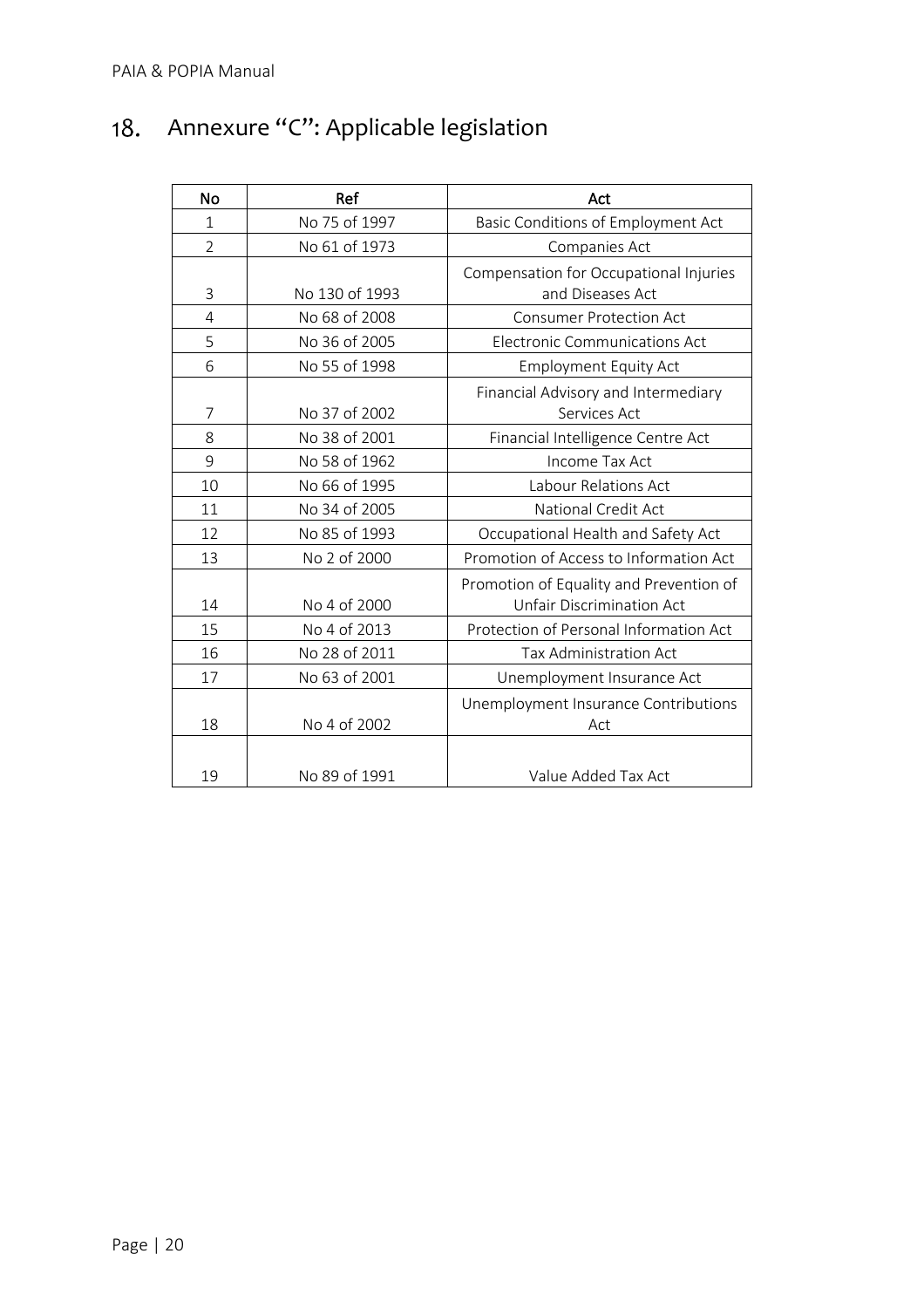#### <span id="page-21-0"></span>Annexure "D": Table of fees 19.

Fee for a copy of the manual as contemplated in Regulation 5(c) for every photocopy of an A4-size page or part thereof. The contract of the contract of the RO.60

| The Fees for reproduction referred to in Regulation<br>7(1) are as follows:                         |                    |  |  |  |
|-----------------------------------------------------------------------------------------------------|--------------------|--|--|--|
| For every photocopy of an A4-size page or part thereof                                              | R <sub>1.00</sub>  |  |  |  |
| For every printed copy of an A4-size page or part<br>thereof held on a computer or in electronic or |                    |  |  |  |
| machine-readable form                                                                               | R <sub>0.75</sub>  |  |  |  |
| For a copy in a computer-readable form on:                                                          |                    |  |  |  |
| (i) stiffy disc                                                                                     | R7.50              |  |  |  |
| (ii) compact disk                                                                                   | R70.00             |  |  |  |
| For a transcription of visual images:                                                               |                    |  |  |  |
| (i) for an A4-size page or part thereof                                                             | R40.00             |  |  |  |
| (ii) for a copy of visual images                                                                    | R60.00             |  |  |  |
| For a transcription of an audio record                                                              |                    |  |  |  |
| (i) for an A4-size page or part there                                                               | R <sub>20.00</sub> |  |  |  |
| (ii) for a copy of an audio record                                                                  | R30.00             |  |  |  |

**Request fee payable by a requester, other than a personal requester referred to in Regulation 7(2)** R50.00

| The access fees payable by a requester referred to in<br>regulation 7(3) are as follows:                |                    |
|---------------------------------------------------------------------------------------------------------|--------------------|
| (a) For every photocopy of an A4-size page or part<br>thereof.                                          | R <sub>1.10</sub>  |
| (b) For every printed copy of an A4-size page or part<br>thereof held on a computer or in electronic or |                    |
| machine readable form.<br>(c) For a copy in a computer-readable form on:                                | R <sub>0</sub> .75 |
| (i) stiffy disc                                                                                         | R7.50              |
| (ii) compact disk                                                                                       | R70.00             |
| (d) For a transcription of visual images:                                                               |                    |
| (i) for an A4-size page or part thereof                                                                 | R40.00             |
| (ii) for a copy of visual images                                                                        | R60.00             |
| (e) For a transcription of an audio record                                                              |                    |
| (i) for an A4-size page or part there                                                                   | R20.00             |